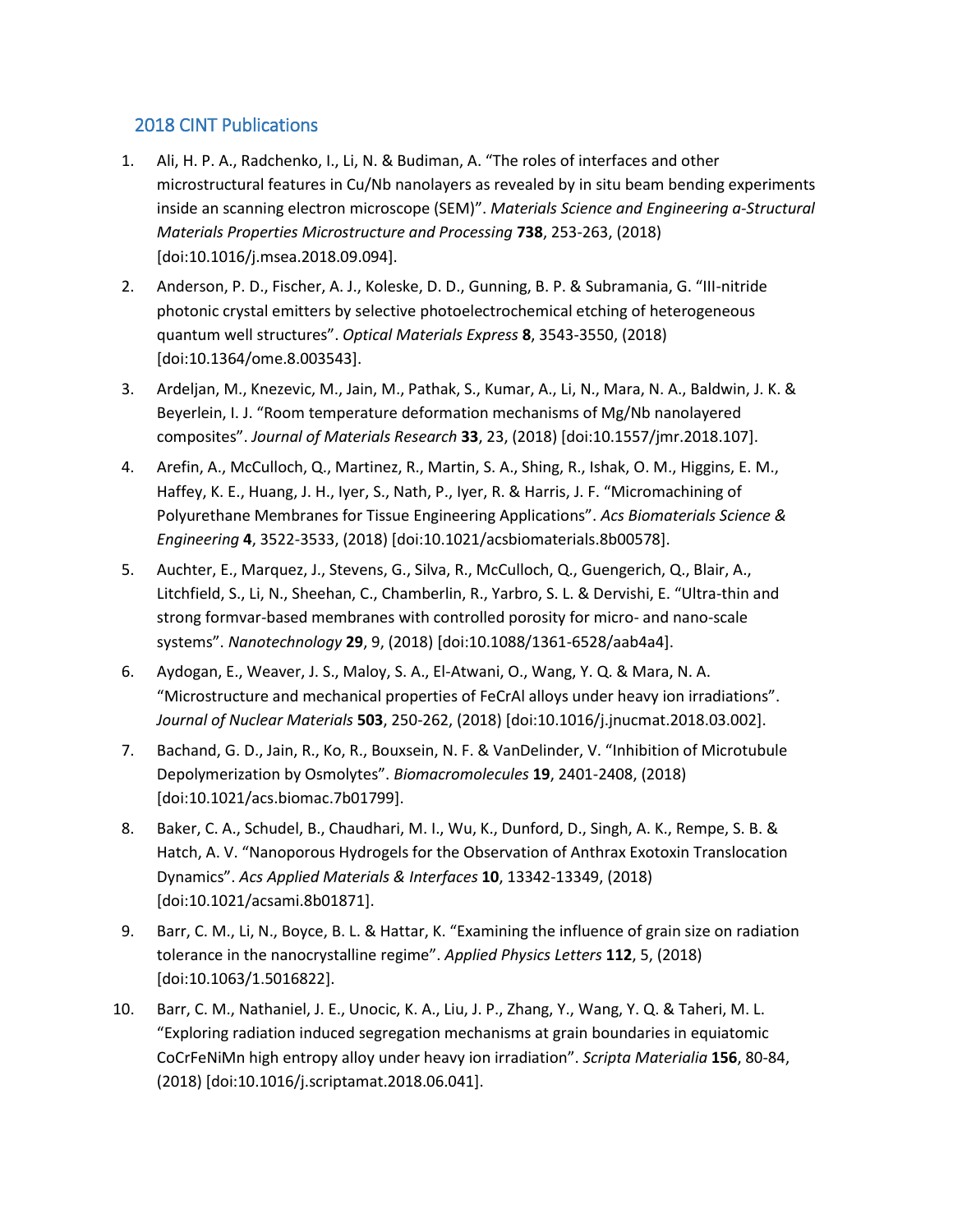- 11. Behzadirad, M., Nami, M., Wostbrock, N., Kouhpanji, M. R. Z., Feezell, D. F., Brueck, S. R. J. & Busani, T. "Scalable Top-Down Approach Tailored by Interferometric Lithography to Achieve Large-Area Single-Mode GaN Nanowire Laser Arrays on Sapphire Substrate". *Acs Nano* **12**, 2373-2380, (2018) [doi:10.1021/acsnano.7b07653].
- 12. Berg, M., Kephart, J. M., Munshi, A., Sampath, W. S., Ohta, T. & Chan, C. "Local Electronic Structure Changes in Polycrystalline CdTe with CdCl2 Treatment and Air Exposure". *Acs Applied Materials & Interfaces* **10**, 9817-9822, (2018) [doi:10.1021/acsami.7b18963].
- 13. Bian, K. F., Li, R. P. & Fan, H. Y. "Controlled Self-Assembly and Tuning of Large PbS Nanoparticle Supercrystals". *Chemistry of Materials* **30**, 6788-6793, (2018) [doi:10.1021/acs.chemmater.8b02691].
- 14. Bian, K. F., Schunk, H., Ye, D. M., Hwang, A., Luk, T. S., Li, R. P., Wang, Z. W. & Fan, H. Y. "Formation of self-assembled gold nanoparticle supercrystals with facet-dependent surface plasmonic coupling". *Nature Communications* **9**, 7, (2018) [doi:10.1038/s41467-018-04801-9].
- 15. Bjorgaard, J. A., Sheppard, D., Tretiak, S. & Niklasson, A. M. N. "Extended Lagrangian Excited State Molecular Dynamics". *Journal of Chemical Theory and Computation* **14**, 799-806, (2018) [doi:10.1021/acs.jctc.7b00857].
- 16. Blair, S. J., Muntifering, B. R., Chan, R. O., Barr, C. M., Boyle, T. J. & Hattar, K. "Unexpected radiation resistance of core/shell ceramic oxide nanoparticles". *Materials Today Communications* **17**, 109-113, (2018) [doi:10.1016/j.mtcomm.2018.08.015].
- 17. Blancon, J. C., Stier, A. V., Tsai, H., Nie, W., Stoumpos, C. C., Traore, B., Pedesseau, L., Kepenekian, M., Katsutani, F., Noe, G. T., Kono, J., Tretiak, S., Crooker, S. A., Katan, C., Kanatzidis, M. G., Crochet, J. J., Even, J. & Mohite, A. D. "Scaling law for excitons in 2D perovskite quantum wells". *Nature Communications* **9**, 10, (2018) [doi:10.1038/s41467-018- 04659-x].
- 18. Bleier, G. C., Watt, J., Simocko, C. K., Lavin, J. M. & Huber, D. L. "Reversible Magnetic Agglomeration: A Mechanism for Thermodynamic Control over Nanoparticle Size". *Angewandte Chemie-International Edition* **57**, 7678-7681, (2018) [doi:10.1002/anie.201800959].
- 19. Bogan, A., Studenikin, S., Korkusinski, M., Gaudreau, L., Zawadzki, P., Sachrajda, A. S., Tracy, L., Reno, J. & Hargett, T. "Landau-Zener-Stuckelberg-Majorana Interferometry of a Single Hole". *Physical Review Letters* **120**, 6, (2018) [doi:10.1103/PhysRevLett.120.207701].
- 20. Bollinger, J. A. & Stevens, M. J. "Catastrophic depolymerization of microtubules driven by subunit shape change". *Soft Matter* **14**, 1748-1752, (2018) [doi:10.1039/c7sm02033c].
- 21. Bonca, J., Trugman, S. A. & Mierzejewski, M. "Dynamics of the one-dimensional Anderson insulator coupled to various bosonic baths". *Physical Review B* **97**, 8, (2018) [doi:10.1103/PhysRevB.97.174202].
- 22. Bowlan, P., Trugman, S. A., Yarotski, D. A., Taylor, A. J. & Prasankumar, R. P. "Using ultrashort terahertz pulses to directly probe spin dynamics in insulating antiferromagnets". *Journal of Physics D-Applied Physics* **51**, 11, (2018) [doi:10.1088/1361-6463/aab8da].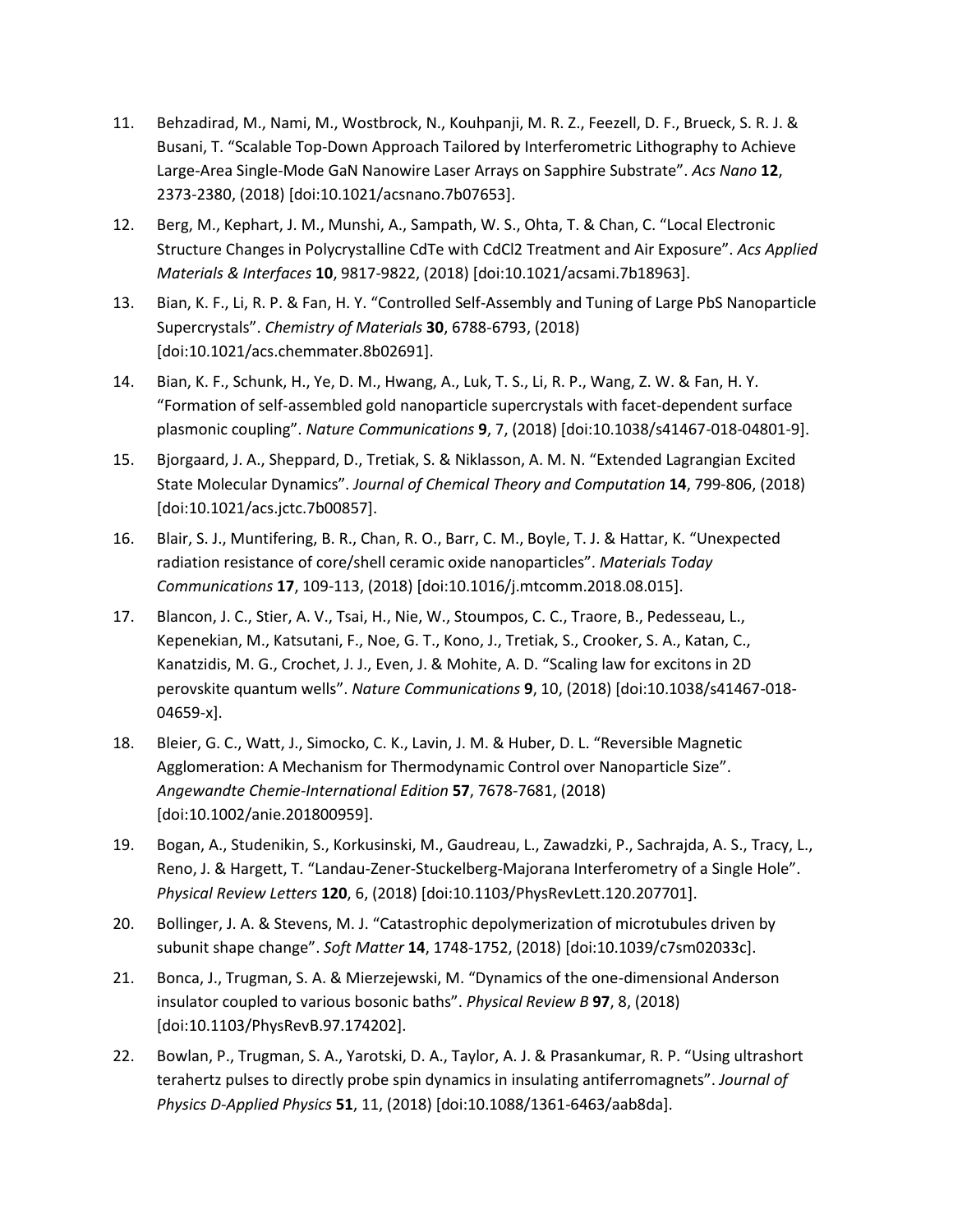- 23. Brambilla, S., Speckart, S., Rush, M. N., Montano, G. A. & Brown, M. J. "Glass particle resuspension from a contaminated (dirty) glass surface". *Journal of Aerosol Science* **123**, 122- 130, (2018) [doi:10.1016/j.jaerosci.2018.06.011].
- 24. Brok, E., Krycka, K. L., Vreeland, E. C., Gomez, A., Huber, D. L. & Majkrzak, C. F. "Phase-sensitive small-angle neutron scattering experiment". *Journal of Physics Communications* **2**, 095018, (2018) [doi:10.1088/2399-6528/aadf5f ].
- 25. Bunandar, D., Lentine, A., Lee, C., Cai, H., Long, C. M., Boynton, N., Martinez, N., DeRose, C., Chen, C. C., Grein, M., Trotter, D., Starbuck, A., Pomerene, A., Hamilton, S., Wong, F. N. C., Camacho, R., Davids, P., Urayama, J. & Englund, D. "Metropolitan Quantum Key Distribution with Silicon Photonics". *Physical Review X* **8**, 12, (2018) [doi:10.1103/PhysRevX.8.021009].
- 26. Bussmann, E., Gamble, J. K., Koepke, J. C., Laroche, D., Huang, S. H., Chuang, Y., Li, J. Y., Liu, C. W., Swartzentruber, B. S., Lilly, M. P., Carroll, M. S. & Lu, T. M. "Atomic-layer doping of SiGe heterostructures for atomic-precision donor devices". *Physical Review Materials* **2**, 7, (2018) [doi:10.1103/PhysRevMaterials.2.066004].
- 27. Carvajal-Nunez, U., Elbakhshwan, M. S., Mara, N. A., White, J. T. & Nelson, A. T. "Mechanical Properties of Uranium Silicides by Nanoindentation and Finite Elements Modeling". *Jom* **70**, 203-208, (2018) [doi:10.1007/s11837-017-2667-1].
- 28. Carvajal-Nunez, U., Saleh, T. A., White, J. T., Maiorov, B. & Nelson, A. T. "Determination of elastic properties of polycrystalline U3Si2 using resonant ultrasound spectroscopy". *Journal of Nuclear Materials* **498**, 438-444, (2018) [doi:10.1016/j.jnucmat.2017.11.008].
- 29. Chang, C. C., Huang, L., Nogan, J. & Chen, H. T. "Invited Article: Narrowband terahertz bandpass filters employing stacked bilayer metasurface antireflection structures". *Apl Photonics* **3**, 9, (2018) [doi:10.1063/1.5003984].
- 30. Chang, C. C., Kort-Kamp, W. J. M., Nogan, J., Luk, T. S., Azad, A. K., Taylor, A. J., Dalvit, D. A. R., Sykora, M. & Chen, H. T. "High-Temperature Refractory Metasurfaces for Solar Thermophotovoltaic Energy Harvesting". *Nano Letters* **18**, 7665-7673, (2018) [doi:10.1021/acs.nanolett.8b03322].
- 31. Chang, C. L., Tamming, R. R., Broomhall, T. J., Janusonis, J., Fry, P. W., Tobey, R. I. & Hayward, T. J. "Selective Excitation of Localized Spin-Wave Modes by Optically Pumped Surface Acoustic Waves". *Physical Review Applied* **10**, 8, (2018) [doi:10.1103/PhysRevApplied.10.034068].
- 32. Chaudhari, M. I., Muralidharan, A., Pratt, L. R. & Rempe, S. B. "Assessment of Simple Models for Molecular Simulation of Ethylene Carbonate and Propylene Carbonate as Solvents for Electrolyte Solutions". *Topics in Current Chemistry* **376**, 25, (2018) [doi:10.1007/s41061-018- 0187-2].
- 33. Chaudhari, M. I., Pratt, L. R. & Rempe, S. B. "Utility of chemical computations in predicting solution free energies of metal ions". *Molecular Simulation* **44**, 110-116, (2018) [doi:10.1080/08927022.2017.1342127].
- 34. Chaudhari, M. I. & Rempe, S. B. "Strontium and barium in aqueous solution and a potassium channel binding site". *Journal of Chemical Physics* **148**, 7, (2018) [doi:10.1063/1.5023130].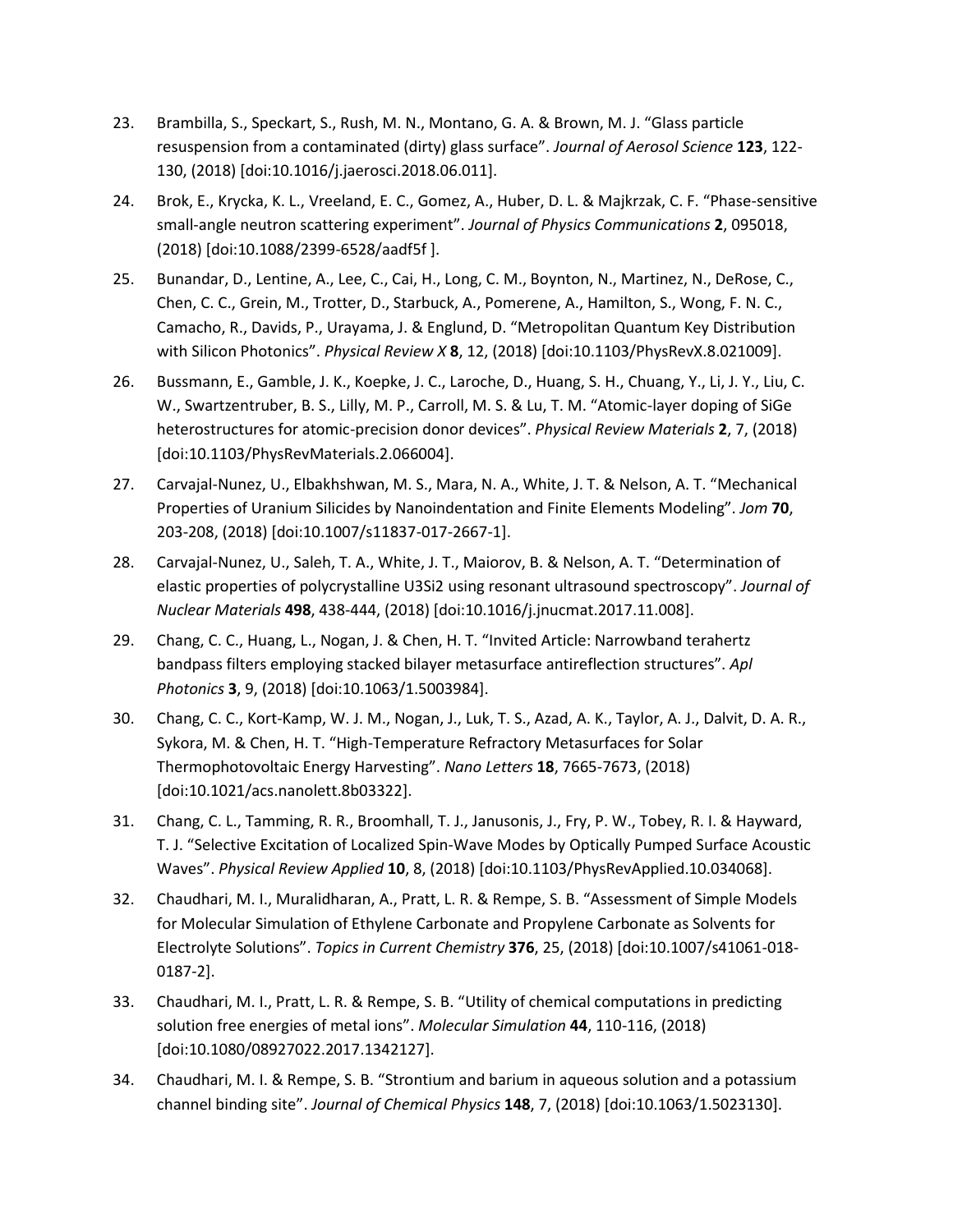- 35. Chen, E. Y., Dingreville, R. & Deo, C. "Misfit dislocation networks in semi-coherent miscible phase boundaries: An example for U-Zr interfaces". *Computational Materials Science* **154**, 194- 203, (2018) [doi:10.1016/j.commatsci.2018.07.065].
- 36. Chen, Q. Y., Xu, D. F., Niu, X. H., Peng, R., Xu, H. C., Wen, C. H. P., Liu, X., Shu, L., Tan, S. Y., Lai, X. C., Zhang, Y. J., Lee, H., Strocov, V. N., Bisti, F., Dudin, P., Zhu, J. X., Yuan, H. Q., Kirchner, S. & Feng, D. L. "Band Dependent Interlayer f-Electron Hybridization in CeRhIn5". *Physical Review Letters* **120**, 6, (2018) [doi:10.1103/PhysRevLett.120.066403].
- 37. Chen, X. Y., Ghosh, S., Xu, Q., Ouyang, C. M., Li, Y. F., Zhang, X. D., Tian, Z., Gu, J. D., Liu, L. Y., Azad, A. K., Han, J. G. & Zhang, W. L. "Active control of polarization-dependent near-field coupling in hybrid metasurfaces". *Applied Physics Letters* **113**, 5, (2018) [doi:10.1063/1.5040162].
- 38. Chen, Y. X., Phipps, M. L., Werner, J. H., Chakraborty, S. & Martinez, J. S. "DNA Templated Metal Nanoclusters: From Emergent Properties to Unique Applications". *Accounts of Chemical Research* **51**, 2756-2763, (2018) [doi:10.1021/acs.accounts.8b00366].
- 39. Cherukara, M. J., Pokharel, R., O'Leary, T. S., Baldwin, J. K., Maxey, E., Cha, W., Maser, J., Harder, R. J., Fensin, S. J. & Sandberg, R. L. "Three-dimensional X-ray diffraction imaging of dislocations in polycrystalline metals under tensile loading". *Nature Communications* **9**, 6, (2018) [doi:10.1038/s41467-018-06166-5].
- 40. Choi, H. C., Zhu, W., Cary, S. K., Winter, L. E., Huang, Z. S., McDonald, R. D., Mocko, V., Scott, B. L., Tobash, P. H., Thompson, J. D., Kozimor, S. A., Bauer, E. D., Zhu, J. X. & Ronning, F. "Experimental and theoretical study of topology and electronic correlations in PuB4". *Physical Review B* **97**, 5, (2018) [doi:10.1103/PhysRevB.97.201114].
- 41. Choi, J. E., Yoo, J., Lee, D., Hong, Y. J. & Fukui, T. "Crystal-phase intergradation in InAs nanostructures grown by van der Waals heteroepitaxy on graphene". *Applied Physics Letters* **112**, 5, (2018) [doi:10.1063/1.5017251].
- 42. Chou, C. T., Jacobson, N. T., Moussa, J. E., Baczewski, A. D., Chuang, Y., Liu, C. Y., Li, J. Y. & Lu, T. M. "Weak anti-localization of two-dimensional holes in germanium beyond the diffusive regime". *Nanoscale* **10**, 20559-20564, (2018) [doi:10.1039/c8nr05677c].
- 43. Cook, R. F. & DelRio, F. W. "Material Flaw Populations and Component Strength Distributions in the Context of the Weibull Function". *Experimental Mechanics*, (2018) [doi:10.1007/s11340- 018-0423-2].
- 44. Copp, S. M., Gorovits, A., Swasey, S. M., Gudibandi, S., Bogdanov, P. & Gwinn, E. G. "Fluorescence Color by Data-Driven Design of Genomic Silver Clusters". *Acs Nano* **12**, 8240- 8247, (2018) [doi:10.1021/acsnano.8b03404].
- 45. Cowen, B. J., El-Genk, M. S., Hattar, K. & Briggs, S. A. "A study of irradiation effects in TiO2 using molecular dynamics simulation and complementary in situ transmission electron microscopy". *Journal of Applied Physics* **124**, 10, (2018) [doi:10.1063/1.5045491].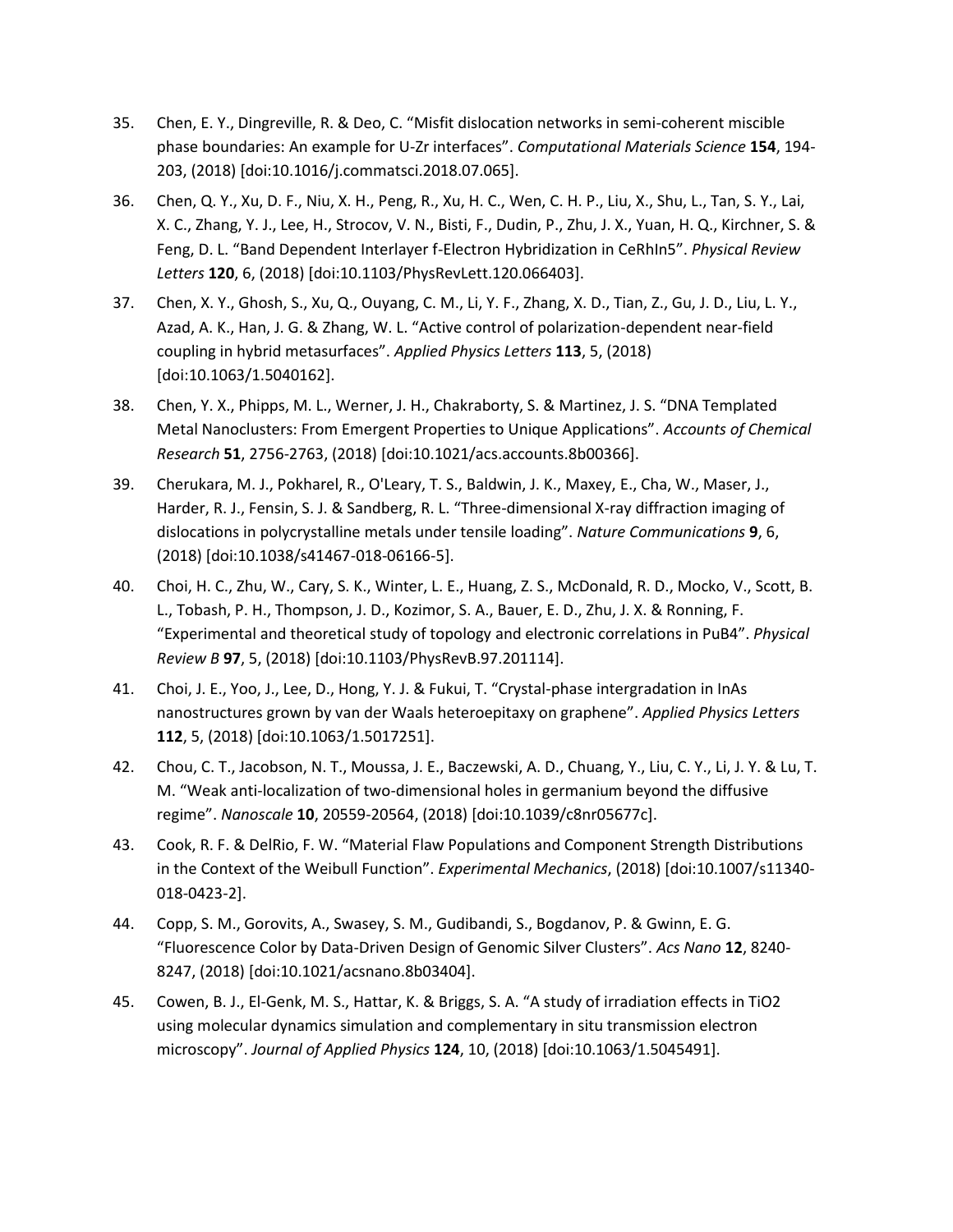- 46. Crook, C. B., Houchins, G., Zhu, J. X., Balatsky, A. V., Constantin, C. & Haraldsen, J. T. "Spatial dependence of the super-exchange interactions for transition-metal trimers in graphene". *Journal of Applied Physics* **123**, 6, (2018) [doi:10.1063/1.5007274].
- 47. Cui, Q. H., Hu, Y. Y., Zhou, C., Teng, F., Huang, J. F., Zhugayevych, A., Tretiak, S., Nguyen, T. Q. & Bazan, G. C. "Single Crystal Microwires of p-DTS(FBTTh2)(2) and Their Use in the Fabrication of Field-Effect Transistors and Photodetectors". *Advanced Functional Materials* **28**, 8, (2018) [doi:10.1002/adfm.201702073].
- 48. Cui, S., Doerner, R. P., Simmonds, M. J., Xu, C., Wang, Y. Q., Dechaumphai, E., Fu, E. G., Tynan, G. R. & Chen, R. K. "Thermal conductivity degradation and recovery in ion beam damaged tungsten at different temperature". *Journal of Nuclear Materials* **511**, 141-147, (2018) [doi:10.1016/j.jnucmat.2018.09.002].
- 49. Cui, Y. C., Derby, B., Li, N., Mara, N. A. & Misra, A. "Suppression of shear banding in highstrength Cu/Mo nanocomposites with hierarchical bicontinuous intertwined structures". *Materials Research Letters* **6**, 184-190, (2018) [doi:10.1080/21663831.2018.1431315].
- 50. Curry, J. F., Babuska, T. F., Furnish, T. A., Lu, P., Adams, D. P., Kustas, A. B., Nation, B. L., Dugger, M. T., Chandross, M., Clark, B. G., Boyce, B. L., Schuh, C. A. & Argibay, N. "Achieving Ultralow Wear with Stable Nanocrystalline Metals". *Advanced Materials* **30**, 7, (2018) [doi:10.1002/adma.201802026].
- 51. Curtis, J. A., Burch, A. D., Barman, B., Linn, A. G., McClintock, L. M., O'Beirne, A. L., Stiles, M. J., Reno, J. L., McGill, S. A., Karaiskaj, D. & Hilton, D. J. "Broadband ultrafast terahertz spectroscopy in the 25 T Split Florida-Helix". *Review of Scientific Instruments* **89**, 9, (2018) [doi:10.1063/1.5023384].
- 52. Curwen, C. A., Reno, J. L. & Williams, B. S. "Terahertz quantum cascade VECSEL with watt-level output power". *Applied Physics Letters* **113**, 4, (2018) [doi:10.1063/1.5033910].
- 53. Danne, N., Kim, M., Godin, A. G., Kwon, H., Gao, Z. H., Wu, X. J., Hartmann, N. F., Doorn, S. K., Lounis, B., Wang, Y. H. & Cognet, L. "Ultrashort Carbon Nanotubes That Fluoresce Brightly in the Near-Infrared". *Acs Nano* **12**, 6059-6065, (2018) [doi:10.1021/acsnano.8b02307].
- 54. Dawood, F., Wang, J., Schulze, P. A., Sheehan, C. J., Buck, M. R., Dennis, A. M., Majumder, S., Krishnamurthy, S., Ticknor, M., Staude, I., Brener, I., Goodwin, P. M., Amro, N. A. & Hollingsworth, J. A. "The Role of Liquid Ink Transport in the Direct Placement of Quantum Dot Emitters onto Sub-Micrometer Antennas by Dip-Pen Nanolithography". *Small* **14**, 10, (2018) [doi:10.1002/smll.201801503].
- 55. de Ceglia, D., Scalora, M., Vincenti, M. A., Campione, S., Kelley, K., Runnerstrom, E. L., Maria, J. P., Keeler, G. A. & Luk, T. S. "Viscoelastic optical nonlocality of low-loss epsilon-near-zero nanofilms". *Scientific Reports* **8**, 11, (2018) [doi:10.1038/s41598-018-27655-z].
- 56. Dennett, C. A., So, K. P., Kushima, A., Buller, D. L., Hattar, K. & Short, M. P. "Detecting self-ion irradiation-induced void swelling in pure copper using transient grating spectroscopy". *Acta Materialia* **145**, 496-503, (2018) [doi:10.1016/j.actamat.2017.12.007].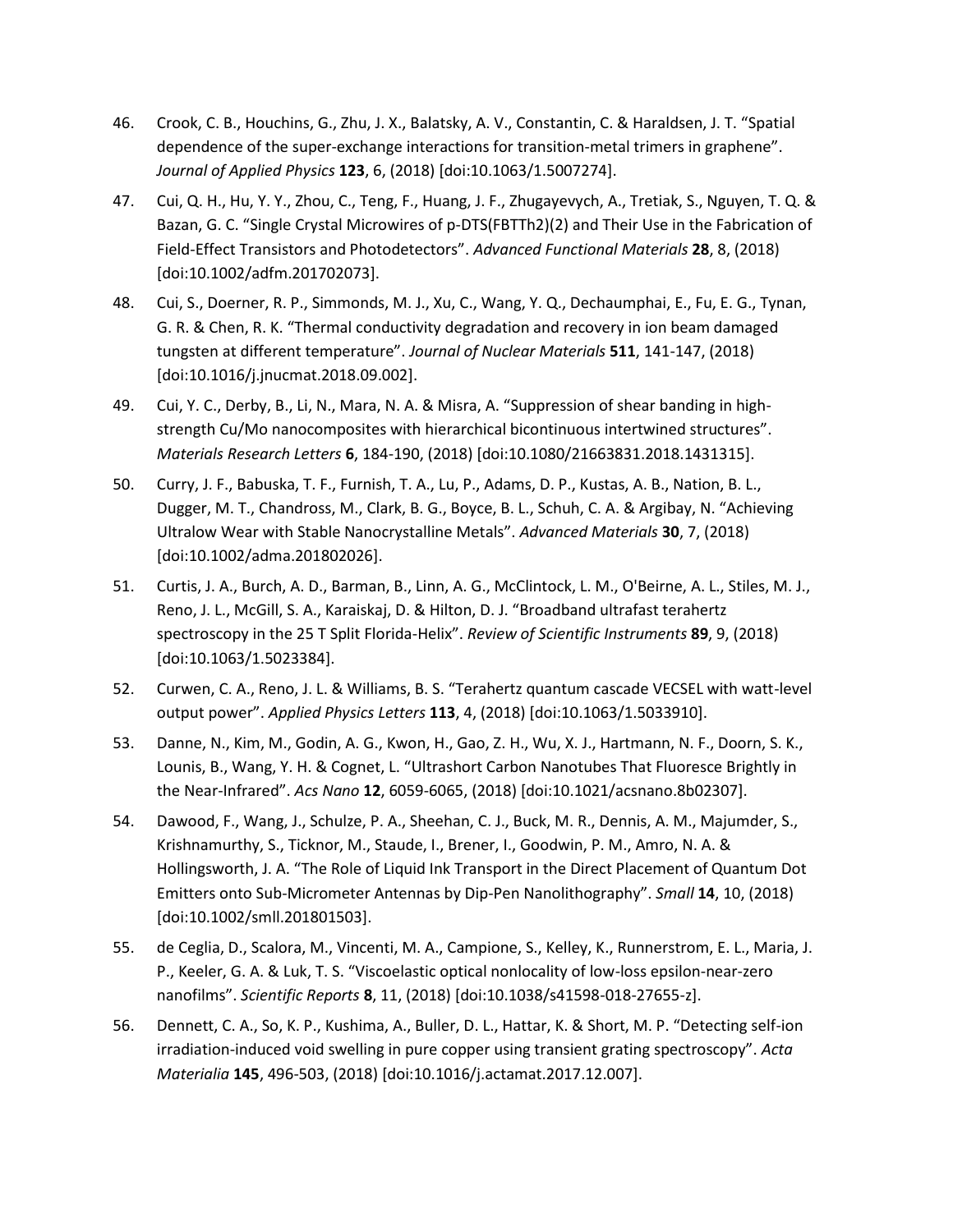- 57. Derby, B., Cui, Y., Baldwin, J. K. & Misra, A. "Effects of substrate temperature and deposition rate on the phase separated morphology of co-sputtered, Cu-Mo thin films". *Thin Solid Films* **647**, 50-56, (2018) [doi:10.1016/j.tsf.2017.12.013].
- 58. Dimitri, K., Hosen, M. M., Dhakal, G., Choi, H., Kabir, F., Sims, C., Kaczorowski, D., Durakiewicz, T., Zhu, J. X. & Neupane, M. "Dirac state in a centrosymmetric superconductor alpha-PdBi2". *Physical Review B* **97**, 5, (2018) [doi:10.1103/PhysRevB.97.144514].
- 59. Dreier, T. A., Ringstrand, B. S., Seifert, S. & Firestone, M. A. "Synthesis and application of a metal ion coordinating ionic liquid monomer: Towards size and dispersity control of nanoparticles formed within a structured polyelectrolyte". *European Polymer Journal* **107**, 275- 286, (2018) [doi:10.1016/j.eurpolymj.2018.08.017].
- 60. Efimov, A. "Coherence and speckle contrast at the output of a stationary multimode optical fiber". *Optics Letters* **43**, 4767-4770, (2018) [doi:10.1364/ol.43.004767].
- 61. Eftink, B. P., Mara, N. A., Kingstedt, O. T., Safarik, D., Wang, S., Lambros, J. & Robertson, I. M. "Deformation response of cube-on-cube and non-coherent twin interfaces in AgCu eutectic under dynamic plastic compression". *Materials Science and Engineering a-Structural Materials Properties Microstructure and Processing* **712**, 313-324, (2018) [doi:10.1016/j.msea.2017.11.108].
- 62. El-Atwani, O., Esquivel, E., Efe, M., Aydogan, E., Wang, Y. Q., Martinez, E. & Maloy, S. A. "Loop and void damage during heavy ion irradiation on nanocrystalline and coarse grained tungsten: Microstructure, effect of dpa rate, temperature, and grain size". *Acta Materialia* **149**, 206-219, (2018) [doi:10.1016/j.actamat.2018.02.035].
- 63. El-Atwani, O., Weaver, J. S., Esquivel, E., Efe, M., Chancey, M. R., Wang, Y. Q., Maloy, S. A. & Mara, N. "Nanohardness measurements of heavy ion irradiated coarse- and nanocrystallinegrained tungsten at room and high temperature". *Journal of Nuclear Materials* **509**, 276-284, (2018) [doi:10.1016/j.jnucmat.2018.06.023].
- 64. Eley, S., Khilstrom, K., Fotovat, R., Xiao, Z. L., Chen, A., Chen, D., Leroux, M., Welp, U., Kwok, W. K. & Civale, L. "Glassy Dynamics in a heavy ion irradiated NbSe2 crystal". *Scientific Reports* **8**, 10, (2018) [doi:10.1038/s41598-018-31203-0].
- 65. Evans, R. E., Bhaskar, M. K., Sukachev, D. D., Nguyen, C. T., Sipahigil, A., Burek, M. J., Machielse, B., Zhang, G. H., Zibrov, A. S., Bielejec, E., Park, H., Loncar, M. & Lukin, M. D. "Photon-mediated interactions between quantum emitters in a diamond nanocavity". *Science* **362**, 662-+, (2018) [doi:10.1126/science.aau4691].
- 66. Faunce, T., Prest, J., Su, D., Hearne, S. J. & Iacopi, F. "On-grid batteries for large-scale energy storage: Challenges and opportunities for policy and technology". *MRS Energy & Sustainability* **5**, E11, (2018) [doi:doi:10.1557/mre.2018.11].
- 67. Finfrock, C. B., Exil, A., Carroll, J. D. & Deibler, L. "Effect of Hot Isostatic Pressing and Powder Feedstock on Porosity, Microstructure, and Mechanical Properties of Selective Laser Melted AlSi10Mg". *Metallography, Microstructure, and Analysis* **7**, 443-456, (2018) [doi:https://doi.org/10.1007/s13632-018-0456-z].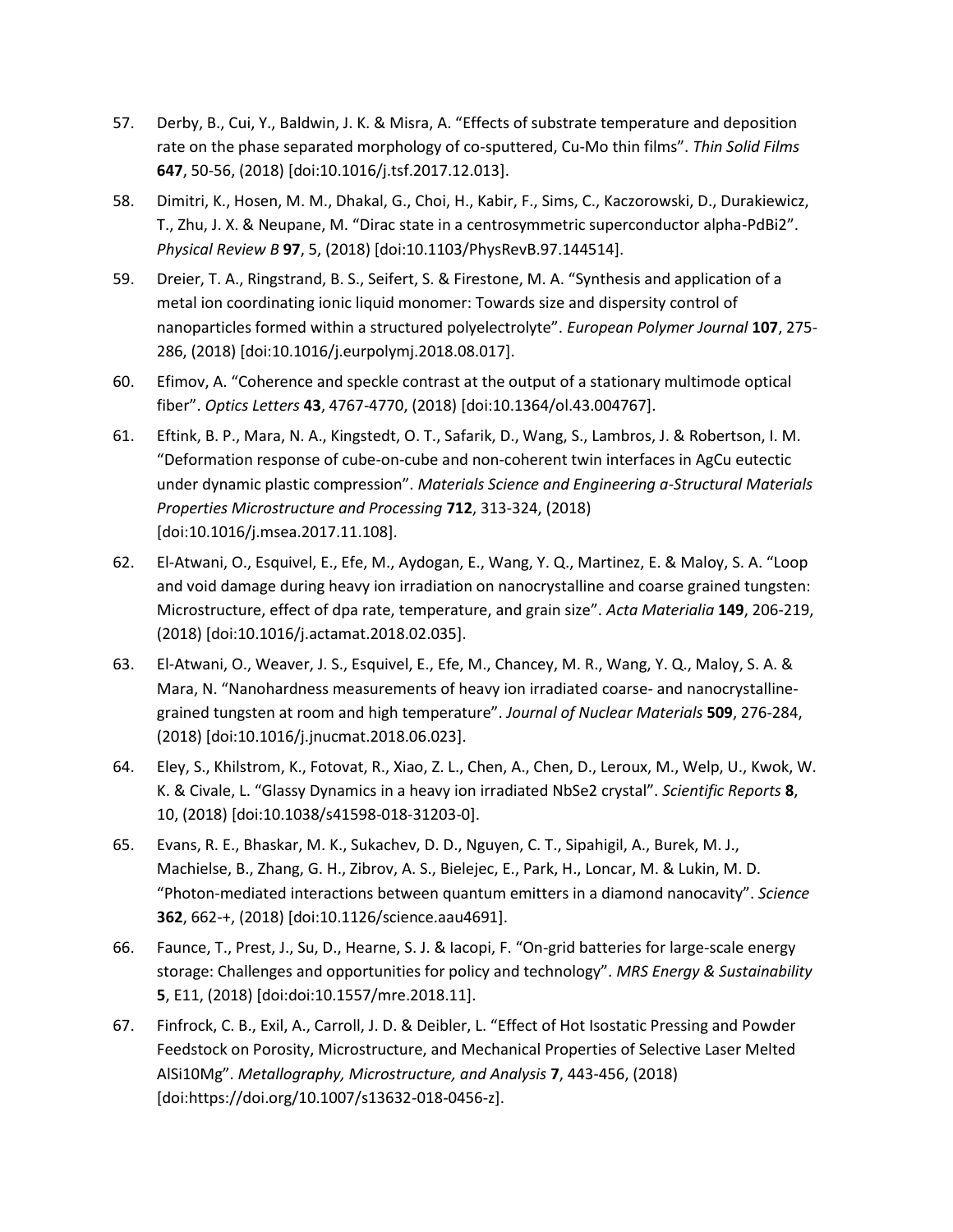- 68. Forde, A., Inerbaev, T. & Kilin, D. "Spinor Dynamics in Pristine and Mn2+-Doped CsPbBr3 NC: Role of Spin-Orbit Coupling in Ground- and Excited-State Dynamics". *Journal of Physical Chemistry C* **122**, 26196-26213, (2018) [doi:10.1021/acs.jpcc.8b05392].
- 69. Freixas, V. M., Fernandez-Alberti, S., Makhov, D. V., Tretiak, S. & Shalashilin, D. "An ab initio multiple cloning approach for the simulation of photoinduced dynamics in conjugated molecules". *Physical Chemistry Chemical Physics* **20**, 17762-17772, (2018) [doi:10.1039/c8cp02321b].
- 70. Fu, Y. Q., Jiang, Y. B., Dunphy, D., Xiong, H. F., Coker, E., Chou, S., Zhang, H. X., Vanegas, J. M., Croissant, J. G., Cecchi, J. L., Rempe, S. B. & Brinker, C. J. "Ultra-thin enzymatic liquid membrane for CO2 separation and capture". *Nature Communications* **9**, 12, (2018) [doi:10.1038/s41467-018-03285-x].
- 71. Furnish, T. A., Bufford, D. C., Ren, F., Mehta, A., Hattar, K. & Boyce, B. L. "Evidence that abnormal grain growth precedes fatigue crack initiation in nanocrystalline Ni-Fe". *Scripta Materialia* **143**, 15-19, (2018) [doi:10.1016/j.scriptamat.2017.08.047].
- 72. Gallis, D. F. S., Butler, K. S., Rohwer, L. E. S., McBride, A. A., Vincent, G., Chong, C. V., Pearce, C. J. & Luk, T. S. "Biocompatible MOFs with high absolute quantum yield for bioimaging in the second near infrared window". *Crystengcomm* **20**, 5919-5924, (2018) [doi:10.1039/c8ce00909k].
- 73. Gan, J., Sun, C., He, L. F., Zhang, Y. F., Jiang, C. & Gao, Y. P. "Thermal stability of helium bubble superlattice in Mo under TEM in-situ heating". *Journal of Nuclear Materials* **505**, 207-211, (2018) [doi:10.1016/j.jnucmat.2018.04.030].
- 74. Gao, A., Tan, L., Chaudhari, M. I., Asthagiri, D., Pratt, L. R., Rempe, S. B. & Weeks, J. D. "Role of Solute Attractive Forces in the Atomic-Scale Theory of Hydrophobic Effects". *Journal of Physical Chemistry B* **122**, 6272-6276, (2018) [doi:10.1021/acs.jpcb.8b01711].
- 75. Gautam, G. P., Burger, T., Wilcox, A., Cumbo, M. J., Graves, S. W. & Piyasena, M. E. "Simple and inexpensive micromachined aluminum microfluidic devices for acoustic focusing of particles and cells". *Analytical and Bioanalytical Chemistry* **410**, 3385-3394, (2018) [doi:10.1007/s00216- 018-1034-6].
- 76. Gautam, G. P., Gurung, R., Fencl, F. A. & Piyasena, M. E. "Separation of sub-micron particles from micron particles using acoustic fluid relocation combined with acoustophoresis". *Analytical and Bioanalytical Chemistry* **410**, 6561-6571, (2018) [doi:10.1007/s00216-018-1261 x].
- 77. Ge, T., Grest, G. S. & Rubinstein, M. "Nanorheology of Entangled Polymer Melts". *Physical Review Letters* **120**, 5, (2018) [doi:10.1103/PhysRevLett.120.057801].
- 78. Ghosh, K., Elbert, K. C., Balog, E. R. M., Martinez, J. S. & Rocha, R. C. "A metallo-biopolymer conjugate of elastin-like polypeptide: photoluminescence enhancement in the coacervate microenvironment". *Journal of Biological Inorganic Chemistry* **23**, 1153-1157, (2018) [doi:10.1007/s00775-018-1580-6].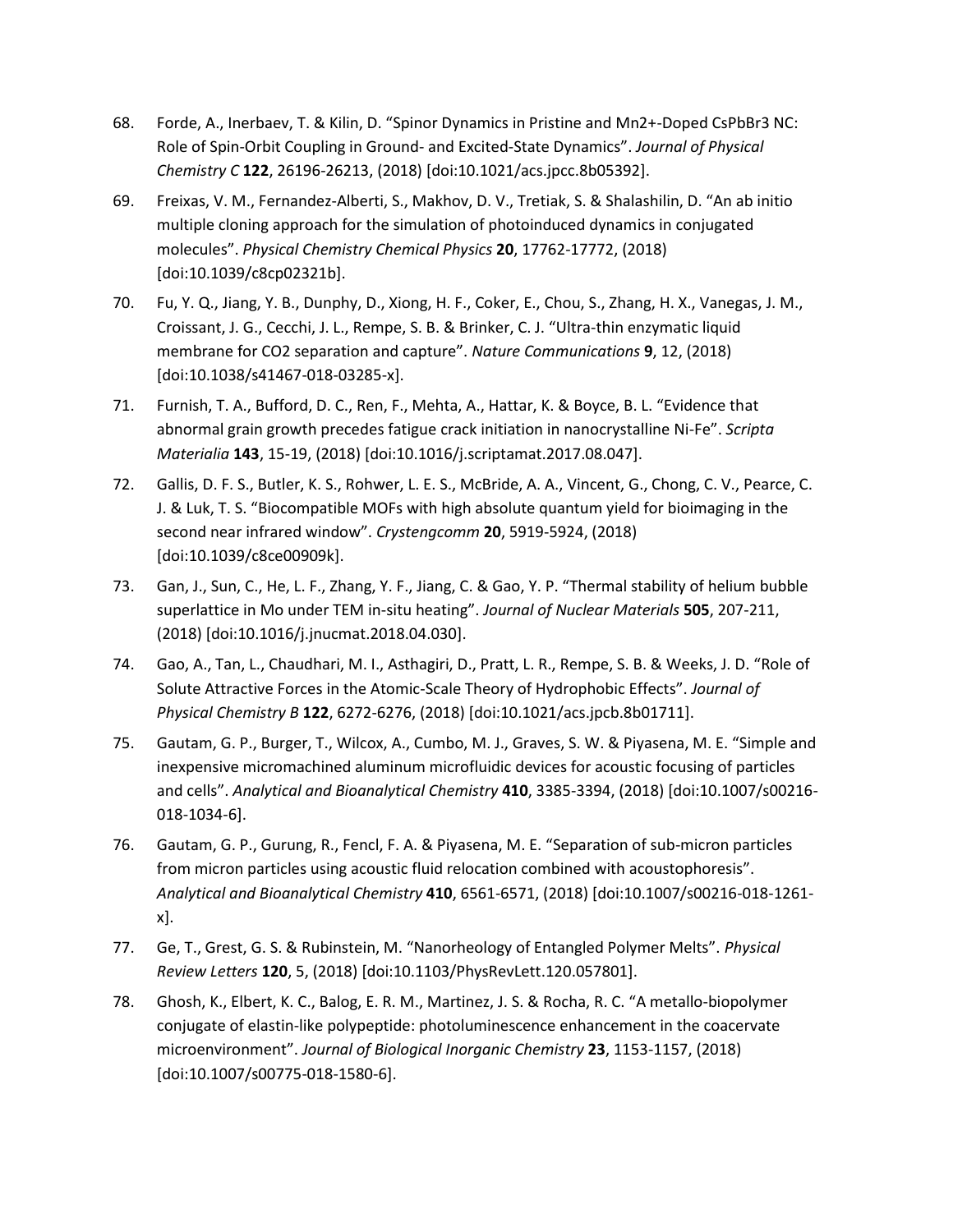- 79. Gifford, B. J., Kilina, S., Htoon, H., Doorn, S. K. & Tretiak, S. "Exciton Localization and Optical Emission in Aryl-Functionalized Carbon Nanotubes". *Journal of Physical Chemistry C* **122**, 1828- 1838, (2018) [doi:10.1021/acs.jpcc.7b09558].
- 80. Gifford, B. J., Sifain, A. E., Htoon, H., Doorn, S. K., Kilina, S. & Tretiak, S. "Correction Scheme for Comparison of Computed and Experimental Optical Transition Energies in Functionalized Single-Walled Carbon Nanotubes". *Journal of Physical Chemistry Letters* **9**, 2460-2468, (2018) [doi:10.1021/acs.jpclett.8b00653].
- 81. Gluckert, J. T., Adamska, L., Schinner, W., Hofmann, M. S., Doorn, S. K., Tretiak, S. & Hogele, A. "Dipolar and charged localized excitons in carbon nanotubes". *Physical Review B* **98**, 6, (2018) [doi:10.1103/PhysRevB.98.195413].
- 82. Grady, M., Dai, Z. & Pohl, K. "PLEASE: The Python Low-energy Electron Analysis SuitE Enabling Rapid Analysis of LEEM and LEED Data". *Journal of Open Research Software* **6**, 7, (2018) [doi:10.5334/jors.191].
- 83. Greffet, J. J., Bouchon, P., Brucoli, G. & Marquier, F. "Light Emission by Nonequilibrium Bodies: Local Kirchhoff Law". *Physical Review X* **8**, 12, (2018) [doi:10.1103/PhysRevX.8.021008].
- 84. Gubaev, K., Podryabinkin, E. V. & Shapeev, A. V. "Machine learning of molecular properties: Locality and active learning". *Journal of Chemical Physics* **148**, 9, (2018) [doi:10.1063/1.5005095].
- 85. Guo, J. P., Hendrickson, J. R. & Luk, T. S. "Special Section Guest Editorial: Nanoplasmonics for Biosensing and Enhanced Light-Matter Interaction". *Journal of Nanophotonics* **12**, 2, (2018) [doi:10.1117/1.jnp.12.012501].
- 86. Han, H., Kment, S., Karlicky, F., Wang, L., Naldoni, A., Schmuki, P. & Zboril, R. "Sb-Doped SnO2 Nanorods Underlayer Effect to the alpha-Fe2O3 Nanorods Sheathed with TiO2 for Enhanced Photoelectrochemical Water Splitting". *Small* **14**, 8, (2018) [doi:10.1002/smll.201703860].
- 87. Hartsfield, T. M., Iverson, A. J. & Baldwin, J. K. "Reflectance determination of optical spectral emissivity of metal surfaces at ambient conditions". *Journal of Applied Physics* **124**, 8, (2018) [doi:10.1063/1.5042601].
- 88. Harvey-Collard, P., D'Anjou, B., Rudolph, M., Jacobson, N. T., Dominguez, J., Ten Eyck, G. A., Wendt, J. R., Pluym, T., Lilly, M. P., Coish, W. A., Pioro-Ladriere, M. & Carroll, M. S. "High-Fidelity Single-Shot Readout for a Spin Qubit via an Enhanced Latching Mechanism". *Physical Review X* **8**, 11, (2018) [doi:10.1103/PhysRevX.8.021046].
- 89. He, X., Htoon, H., Doorn, S. K., Pernice, W. H. P., Pyatkov, F., Krupke, R., Jeantet, A., Chassagneux, Y. & Voisin, C. "Carbon nanotubes as emerging quantum-light sources". *Nature Materials* **17**, 663-670, (2018) [doi:10.1038/s41563-018-0109-2].
- 90. He, X. W., Velizhanin, K. A., Bullard, G., Bai, Y. S., Olivier, J. H., Hartmann, N. F., Gifford, B. J., Kilina, S., Tretiak, S., Htoon, H., Therien, M. J. & Doorn, S. K. "Solvent- and Wavelength-Dependent Photoluminescence Relaxation Dynamics of Carbon Nanotube sp(3) Defect States". *Acs Nano* **12**, 8060-8070, (2018) [doi:10.1021/acsnano.8b02909].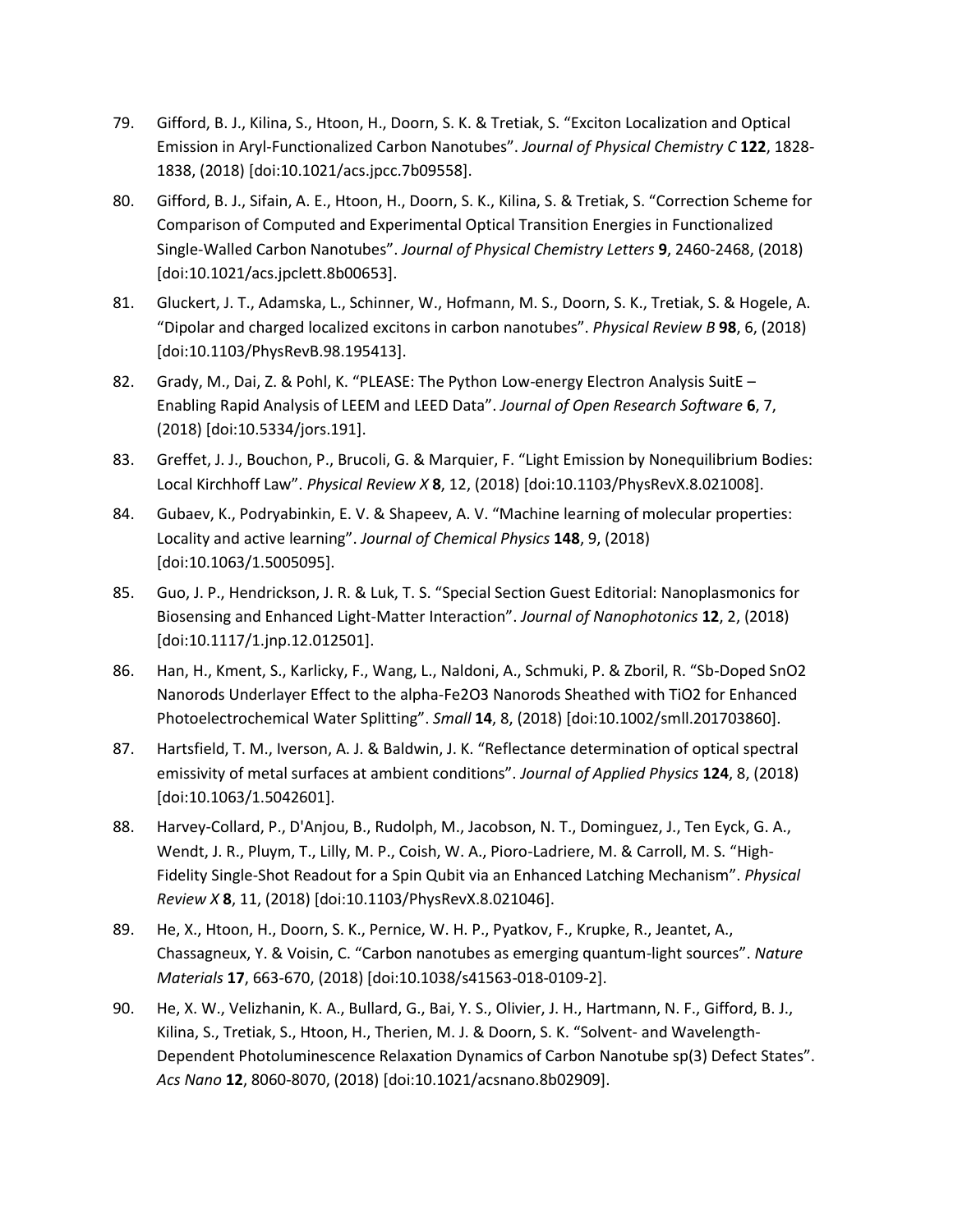- 91. Heckman, N. M., Foiles, S. M., O'Brien, C. J., Chandross, M., Barr, C. M., Argibay, N., Hattar, K., Lu, P., Adams, D. P. & Boyce, B. L. "New nanoscale toughening mechanisms mitigate embrittlement in binary nanocrystalline alloys". *Nanoscale* **10**, 21231-21243, (2018) [doi:10.1039/c8nr06419a].
- 92. Hu, H. Y., Emilian, R., Nica, E. M., Zhu, J. X. & Si, Q. M. "Orbital-selective superconductivity in the nematic phase of FeSe". *Physical Review B* **98**, 5, (2018) [doi:10.1103/PhysRevB.98.220503].
- 93. Hu, X. D., Zhang, M., Xue, Z. Y., Dong, L. X., Wang, G. F., Wang, Y. Q., Chu, P. K., Wang, X. & Di, Z. F. "The effect of copper pretreatment on graphene synthesis by ion implantation into Ni/Cu substrate". *Semiconductor Science and Technology* **33**, 6, (2018) [doi:10.1088/1361- 6641/aac45d].
- 94. Hu, Z. J., Singh, A., Goupalov, S. V., Hollingsworth, J. A. & Htoon, H. "Influence of morphology on the blinking mechanisms and the excitonic fine structure of single colloidal nanoplatelets". *Nanoscale* **10**, 22861-22870, (2018) [doi:10.1039/c8nr06234j].
- 95. Huang, J. J., Jin, T. N., Misra, S., Wang, H., Qi, Z. M., Dai, Y. M., Sun, X., Li, L. G., Okkema, J., Chen, H. T., Lin, P. T., Zhang, X. H. & Wang, H. Y. "Tailorable Optical Response of Au-LiNbO3 Hybrid Metamaterial Thin Films for Optical Waveguide Applications". *Advanced Optical Materials* **6**, 9, (2018) [doi:10.1002/adom.201800510].
- 96. Huang, J. J., Wang, X. J., Hogan, N. L., Wu, S. X., Lu, P., Fan, Z., Dai, Y. M., Zeng, B. B., Starko-Bowes, R., Jian, J., Wang, H., Li, L. G., Prasankumar, R. P., Yarotski, D., Sheldon, M., Chen, H. T., Jacob, Z., Zhang, X. H. & Wang, H. Y. "Nanoscale Artificial Plasmonic Lattice in Self-Assembled Vertically Aligned Nitride-Metal Hybrid Metamaterials". *Advanced Science* **5**, 9, (2018) [doi:10.1002/advs.201800416].
- 97. Huang, S. X., Wang, J., Li, N., Zhang, J. Z. & Zhou, C. Z. "Atomistic simulations of plasticity in heterogeneous nanocrystalline Ni lamella". *Computational Materials Science* **141**, 229-234, (2018) [doi:10.1016/j.commatsci.2017.09.035].
- 98. Huang, Z. S., Zhu, W., Arovas, D. P., Zhu, J. X. & Balatsky, A. V. "Invariance of Topological Indices Under Hilbert Space Truncation". *Physical Review Letters* **120**, 6, (2018) [doi:10.1103/PhysRevLett.120.016403].
- 99. Huber, R. C., Ringstrand, B. S., Dattelbaum, D. M., Gustavsen, R. L., Seifert, S., Firestone, M. A. & Podlesak, D. W. "Extreme condition nanocarbon formation under air and argon atmospheres during detonation of composition B-3". *Carbon* **126**, 289-298, (2018) [doi:10.1016/j.carbon.2017.10.008].
- 100. Ilgen, A. G., Mook, W. M., Tigges, A. B., Choens, R. C., Artyushkova, K. & Jungjohann, K. L. "Chemical controls on the propagation rate of fracture in calcite". *Scientific Reports* **8**, 13, (2018) [doi:10.1038/s41598-018-34355-1].
- 101. Ishii, A., He, X. W., Hartmann, N. F., Machiya, H., Htoon, H., Doorn, S. K. & Kato, Y. K. "Enhanced Single-Photon Emission from Carbon-Nanotube Dopant States Coupled to Silicon Microcavities". *Nano Letters* **18**, 3873-3878, (2018) [doi:10.1021/acs.nanolett.8b01170].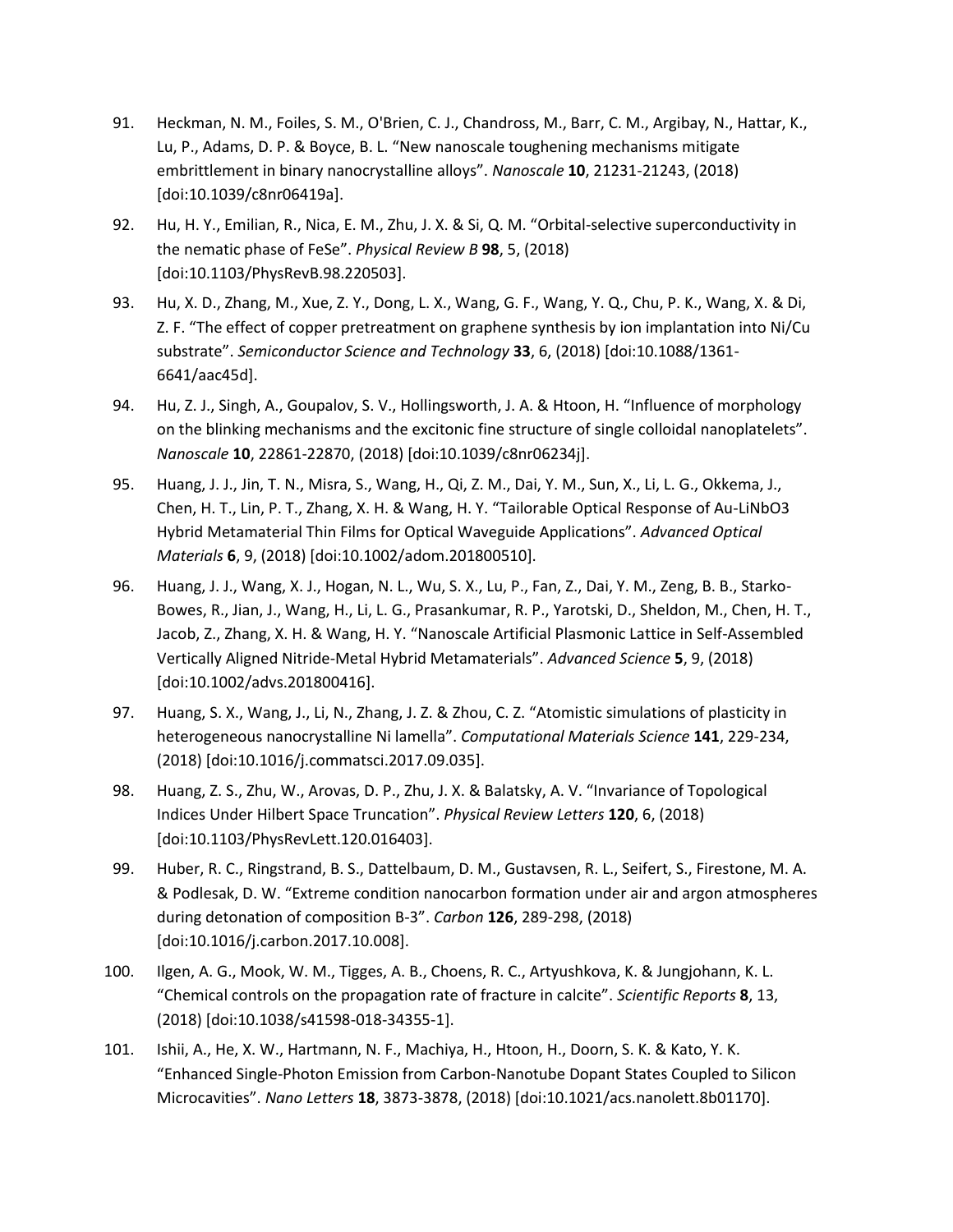- 102. Islam, Z., Wang, B. M., Hattar, K., Gao, H. J. & Haque, A. "Departing from the mutual exclusiveness of strength and ductility in nanocrystalline metals with vacancy induced plasticity". *Scripta Materialia* **157**, 39-43, (2018) [doi:10.1016/j.scriptamat.2018.07.037].
- 103. Jawaharram, G. S., Price, P. M., Barr, C. M., Hattar, K., Averback, R. S. & Dillon, S. J. "High temperature irradiation induced creep in Ag nanopillars measured via in situ transmission electron microscopy". *Scripta Materialia* **148**, 1-4, (2018) [doi:10.1016/j.scriptamat2018.01.007].
- 104. Jeong, J., Min, K. A., Kang, B. K., Shin, D. H., Yoo, J., Yang, W. S., Lee, S. W., Hong, S. & Hong, Y. J. "Remote heteroepitaxy across graphene: Hydrothermal growth of vertical ZnO microrods on graphene-coated GaN substrate". *Applied Physics Letters* **113**, 5, (2018) [doi:10.1063/1.5064542].
- 105. Jeong, J., Min, K. A., Shin, D. H., Yang, W. S., Yoo, J., Lee, S. W., Hong, S. & Hong, Y. J. "Remote homoepitaxy of ZnO microrods across graphene layers". *Nanoscale* **10**, 22970-22980, (2018) [doi:10.1039/c8nr08084d].
- 106. Jiang, W. L., Spurgeon, S. R., Liu, J., Schreiber, D. K., Jung, H. J., Devaraj, A., Edwards, D. J., Henager, C. H., Kurtz, R. J. & Wang, Y. Q. "Precipitates and voids in cubic silicon carbide implanted with Mg-25(+) ions". *Journal of Nuclear Materials* **498**, 321-331, (2018) [doi:10.1016/j.jnucmat.2017.10.046].
- 107. Jiao, Y., Ma, F., Zhou, L., Ng, Y., Bell, J., Tretiak, S. & Du, A. "Ab initio study of two-dimensional PdPS as an ideal light harvester and promising catalyst for hydrogen evolution reaction". *Materials Today Energy* **7**, 136-140, (2018) [doi:10.1016/j.mtener.2018.01.005].
- 108. Jin, Y., Gao, L., Chen, J., Wu, C. Z., Reno, J. L. & Kumar, S. "High power surface emitting terahertz laser with hybrid second- and fourth-order Bragg gratings". *Nature Communications* **9**, 7, (2018) [doi:10.1038/s41467-018-03697-9].
- 109. Jock, R. M., Jacobson, N. T., Harvey-Collard, P., Mounce, A. M., Srinivasa, V., Ward, D. R., Anderson, J., Manginell, R., Wendt, J. R., Rudolph, M., Pluym, T., Gamble, J. K., Baczewski, A. D., Witzel, W. M. & Carroll, M. S. "A silicon metal-oxide-semiconductor electron spin-orbit qubit". *Nature Communications* **9**, 8, (2018) [doi:10.1038/s41467-018-04200-0].
- 110. Jones, B. H., Bachand, G. D., Shin, S. H. R., Firestone, M. A. & Paxton, W. F. "Dynamic Control over Aqueous Poly(butadiene-b-ethylene oxide) Self-Assembly through Olefin Metathesis". *Macromolecules* **51**, 6543-6551, (2018) [doi:10.1021/acs.macromol.8b01417].
- 111. Kadlec, C., Skoromets, V., Kadlec, F., Nemec, H., Chen, H. T., Jurka, V., Hruska, K. & Kuzel, P. "Electric-field tuning of a planar terahertz metamaterial based on strained SrTiO3 layers". *Journal of Physics D-Applied Physics* **51**, 5, (2018) [doi:10.1088/1361-6463/aaa315].
- 112. Kashfi-Sadabad, R., Yazdani, S., Huan, T. D., Cai, Z. & Pettes, M. T. "Role of Oxygen Vacancy Defects in the Electrocatalytic Activity of Substoichiometric Molybdenum Oxide". *Journal of Physical Chemistry C* **122**, 18212-18222, (2018) [doi:10.1021/acs.jpcc.8b03536].
- 113. Katan, C., Mohite, A. D. & Even, J. "Entropy in halide perovskites". *Nature Materials* **17**, 377- 379, (2018) [doi:10.1038/s41563-018-0070-0].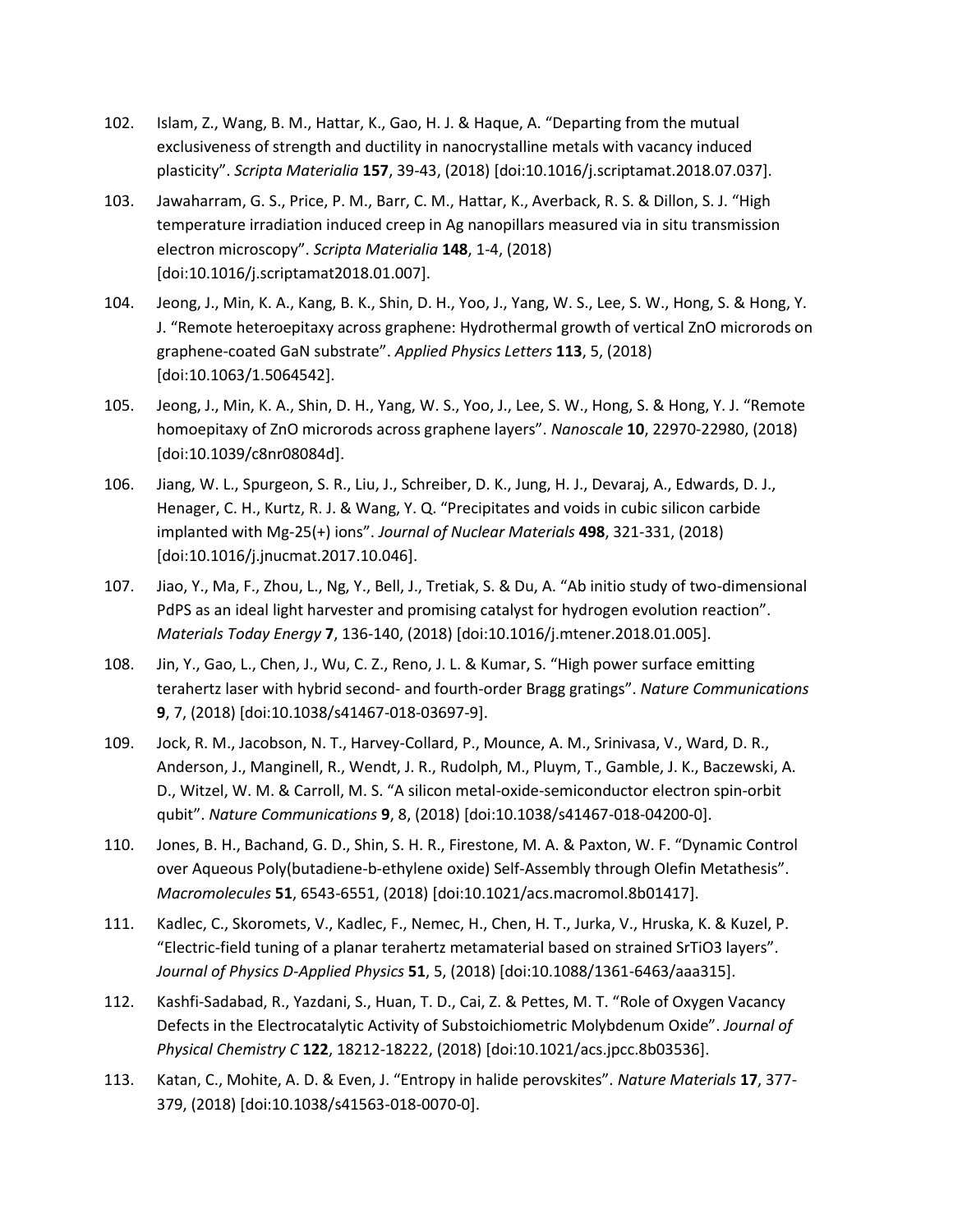- 114. Keller, A. M., DeVore, M. S., Stich, D. G., Vu, D. M., Causgrove, T. & Werner, J. H. "Multicolor Three-Dimensional Tracking for Single-Molecule Fluorescence Resonance Energy Transfer Measurements". *Analytical Chemistry* **90**, 6109-6115, (2018) [doi:10.1021/acs.analchem.8b00244].
- 115. Kent, M. S., Zeng, J. J., Rader, N., Avina, I. C., Simoes, C. T., Brenden, C. K., Busse, M. L., Watt, J., Giron, N. H., Alam, T. M., Allendorf, M. D., Simmons, B. A., Bell, N. S. & Sale, K. L. "Efficient conversion of lignin into a water-soluble polymer by a chelator-mediated Fenton reaction: optimization of H2O2 use and performance as a dispersant". *Green Chemistry* **20**, 3024-3037, (2018) [doi:10.1039/c7gc03459h].
- 116. Kepenekian, M., Traore, B., Blancon, J. C., Pedesseau, L., Tsai, H., Nie, W. Y., Stoumpos, C. C., Kanatzidis, M. G., Even, J., Mohite, A. D., Tretiak, S. & Katan, C. "Concept of Lattice Mismatch and Emergence of Surface States in Two-dimensional Hybrid Perovskite Quantum Wells". *Nano Letters* **18**, 5603-5609, (2018) [doi:10.1021/acs.nanolett.8b02078].
- 117. Kim, D., Li, N., Sheehan, C. J. & Yoo, J. "Degradation of Si/Ge core/shell nanowire heterostructures during lithiation and delithiation at 0.8 and 20 A g(-1)". *Nanoscale* **10**, 7343- 7351, (2018) [doi:10.1039/c8nr00865e].
- 118. Kim, M., Wu, X. J., Ao, G. Y., He, X. W., Kwon, H., Hartmann, N. F., Zheng, M., Doorn, S. K. & Wang, Y. H. "Mapping Structure-Property Relationships of Organic Color Centers". *Chem* **4**, 2180-2191, (2018) [doi:10.1016/j.chempr.2018.06.013].
- 119. Kimble-Hill, A. C., Petrache, H. I., Seifert, S. & Firestone, M. A. "Reorganization of Ternary Lipid Mixtures of Nonphosphorylated Phosphatidylinositol Interacting with Angiomotin". *Journal of Physical Chemistry B* **122**, 8404-8415, (2018) [doi:10.1021/acs.jpcb.7b12641].
- 120. Koehler, K. E., Famiano, M. A., Fontes, C. J., Gorczyca, T. W., Rabin, M. W., Schmidt, D. R., Ullom, J. N. & Croce, M. P. "First Calorimetric Measurement of Electron Capture in Pt-193 with a Transition-Edge Sensor". *Journal of Low Temperature Physics* **193**, 1151-1159, (2018) [doi:10.1007/s10909-018-1984-2].
- 121. Kort-Kamp, W. J. M., Kramadhati, S., Azad, A. K., Reiten, M. T. & Dalvit, D. A. R. "Passive Radiative "Thermostat" Enabled by Phase-Change Photonic Nanostructures". *ACS Photonics* **5**, 4554-4560, (2018) [doi:10.1021/acsphotonics.8b01026].
- 122. Koski, J. P. & Frischlmecht, A. L. "Fluctuation Effects on the Brush Structure of Mixed Brush Nanoparticles in Solution". *Acs Nano* **12**, 1664-1672, (2018) [doi:10.1021/acsnano.7b08271].
- 123. Kwon, S. J., Han, T. H., Kim, Y. H., Ahmed, T., Seo, H. K., Kim, H., Kim, D. J., Xu, W., Hong, B. H., Zhu, J. X. & Lee, T. W. "Solution-Processed n-Type Graphene Doping for Cathode in Inverted Polymer Light-Emitting Diodes". *Acs Applied Materials & Interfaces* **10**, 4874-4881, (2018) [doi:10.1021/acsami.7b15307].
- 124. La Martina, T., Zhu, J. X., Balatsky, A. V. & Haraldsen, J. T. "Dirac Nodes and Magnetic Order in M2X2 Transition-Metal Chalcogenides". *Physica Status Solidi-Rapid Research Letters* **12**, 6, (2018) [doi:10.1002/pssr.201800181].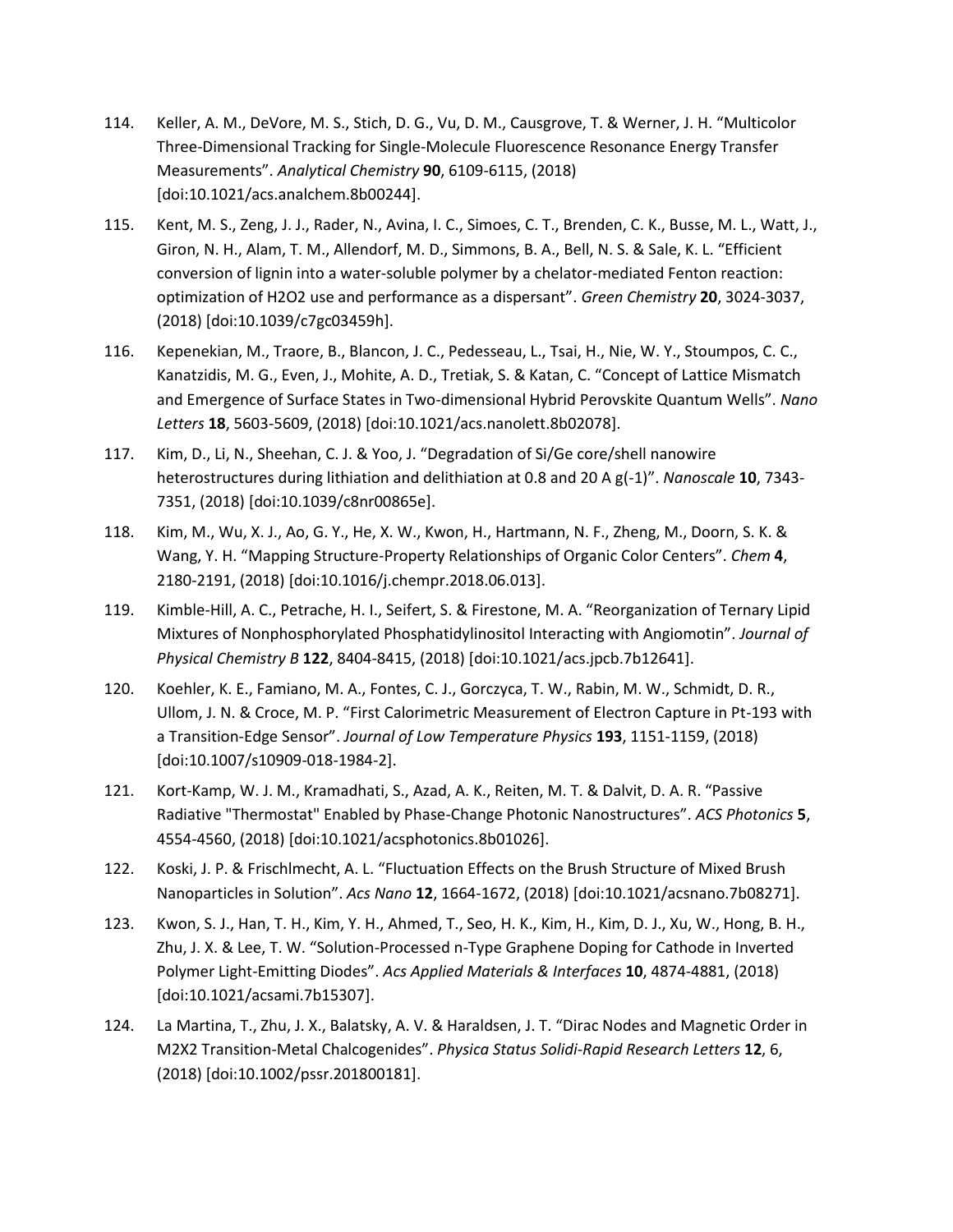- 125. Lai, C. Y., Di Ventra, M., Scheibner, M. & Chien, C. C. "Tunable current circulation in triangular quantum-dot metastructures". *Epl* **123**, 6, (2018) [doi:10.1209/0295-5075/123/47002].
- 126. Lam, A. T. C., Tsitkov, S., Zhang, Y. F. & Hess, H. "Reversibly Bound Kinesin-1 Motor Proteins Propelling Microtubules Demonstrate Dynamic Recruitment of Active Building Blocks". *Nano Letters* **18**, 1530-1534, (2018) [doi:10.1021/acs.nanolett.7b05361].
- 127. Langlois, E. D., Monson, T. C., Huber, D. L. & Watt, J. "Finite element modeling of nanoscaleenabled microinductors for power electronics". *Journal of Materials Research* **33**, 2223-2233, (2018) [doi:10.1557/jmr.2018.236].
- 128. Leroux, M., Stolt, M. J., Jin, S., Pete, D. V., Reichhardt, C. & Maiorov, B. "Skyrmion Lattice Topological Hall Effect near Room Temperature". *Scientific Reports* **8**, 11, (2018) [doi:10.1038/s41598-018-33560-2].
- 129. Leung, K., Pearse, A. J., Talin, A. A., Fuller, E. J., Rubloff, G. W. & Modine, N. A. "Kinetics-Controlled Degradation Reactions at Crystalline LiPON/LixCoO2 and Crystalline LiPON/Li-Metal Interfaces". *Chemsuschem* **11**, 1956-1969, (2018) [doi:10.1002/cssc.201800027].
- 130. Leveillee, J., Katan, C., Zhou, L. J., Mohite, A. D., Even, J., Tretiak, S., Schleife, A. & Neukirch, A. J. "Influence of pi-conjugated cations and halogen substitution on the optoelectronic and excitonic properties of layered hybrid perovskites". *Physical Review Materials* **2**, 12, (2018) [doi:10.1103/PhysRevMaterials.2.105406].
- 131. Lewis, R. M., Harris, C. T. & Shaner, E. A. "A single electron transistor charge sensor in strong rf fields". *Aip Advances* **8**, 6, (2018) [doi:10.1063/1.5043212].
- 132. Li, J., Chen, Y., Wang, H. & Zhang, X. "In situ study on enhanced heavy ion irradiation tolerance of porous Mg". *Scripta Materialia* **144**, 13-17, (2018) [doi:10.1016/j.scriptamat.2017.09.018].
- 133. Li, J., Fan, C., Li, Q., Wang, H. & Zhang, X. "In situ studies on irradiation resistance of nanoporous Au through temperature-jump tests". *Acta Materialia* **143**, 30-42, (2018) [doi:10.1016/j.actamat.2017.09.054].
- 134. Li, J., Xie, D. Y., Xue, S., Fan, C., Chen, Y., Wang, H., Wang, J. & Zhang, X. "Superior twin stability and radiation resistance of nanotwinned Ag solid solution alloy". *Acta Materialia* **151**, 395-405, (2018) [doi:10.1016/j.actamat.2018.03.052].
- 135. Li, M., Wang, Y., Chen, A. P., Naidu, A., Napier, B. S., Li, W. Y., Rodriguez, C. L., Crooker, S. A. & Omenetto, F. G. "Flexible magnetic composites for light-controlled actuation and interfaces". *Proceedings of the National Academy of Sciences of the United States of America* **115**, 8119- 8124, (2018) [doi:10.1073/pnas.1805832115].
- 136. Li, N. & Liu, X. Y. "Review: mechanical behavior of metal/ceramic interfaces in nanolayered composites-experiments and modeling". *Journal of Materials Science* **53**, 5562-5583, (2018) [doi:10.1007/s10853-017-1767-1].
- 137. Li, N., Parker, S. S., Wood, E. S. & Nelson, A. T. "Oxide Morphology of a FeCrAl Alloy, Kanthal APMT, Following Extended Aging in Air at 300 A degrees C to 600 A degrees C". *Metallurgical*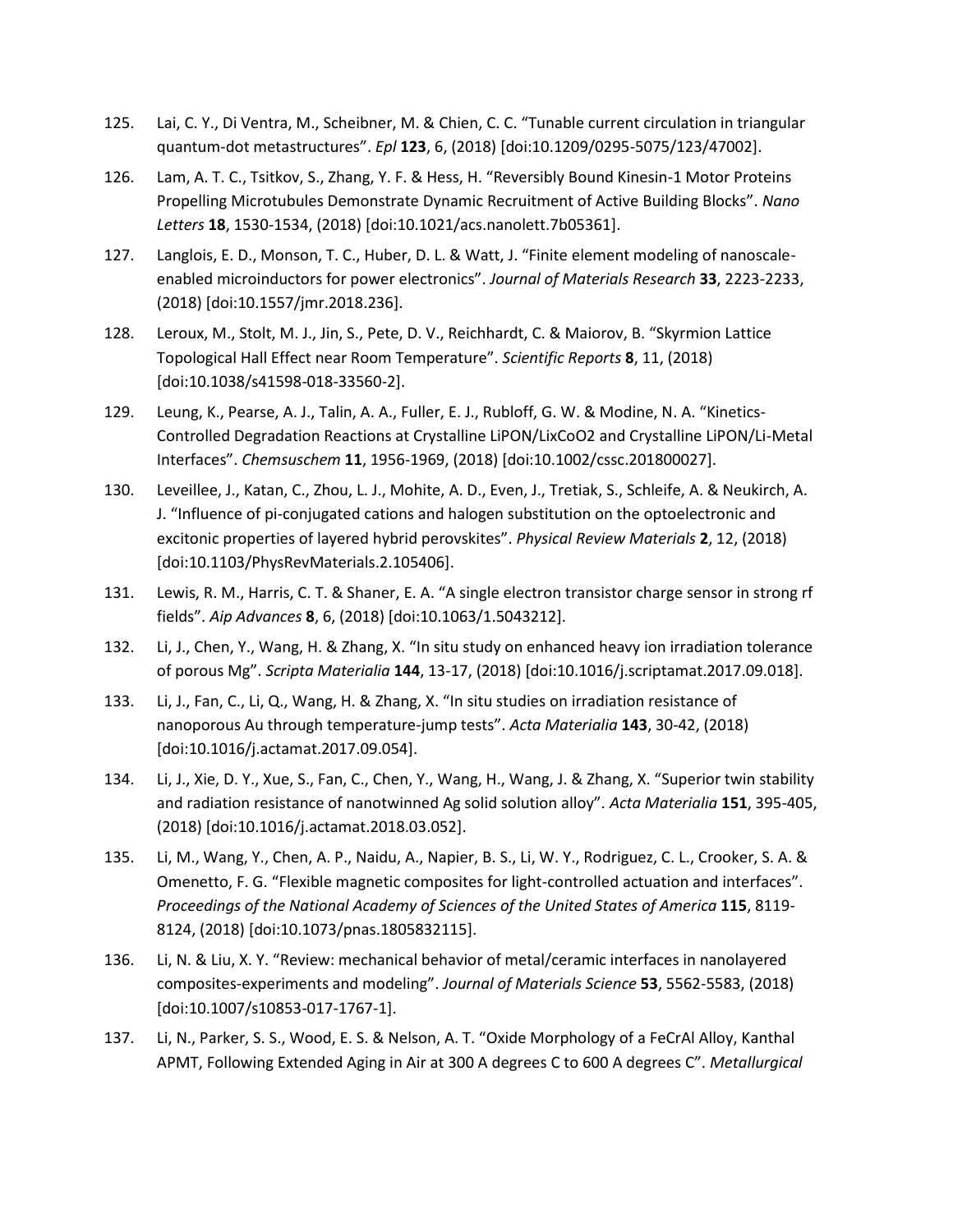*and Materials Transactions a-Physical Metallurgy and Materials Science* **49A**, 2940-2950, (2018) [doi:10.1007/s11661-018-4649-5].

- 138. Li, Q., Xue, S. C., Wang, J., Shao, S., Kwong, A. H., Giwa, A., Fan, Z., Liu, Y., Qi, Z. M., Ding, J., Wang, H., Greer, J. R., Wang, H. Y. & Zhang, X. H. "High-Strength Nanotwinned Al Alloys with 9R Phase". *Advanced Materials* **30**, 9, (2018) [doi:10.1002/adma.201704629].
- 139. Li, W. W., Gu, J. X., He, Q., Zhang, K. H. L., Wang, C. C., Jin, K. J., Wang, Y. Q., Acosta, M., Wang, H. Y., Borisevich, A. Y., MacManus-Driscoll, J. L. & Yang, H. "Oxygen-vacancy-mediated dielectric property in perovskite Eu0.5Ba0.5TiO3-delta epitaxial thin films". *Applied Physics Letters* **112**, 5, (2018) [doi:10.1063/1.5025607].
- 140. Li, X. T., Hoffman, J., Ke, W. J., Chen, M., Tsai, H., Nie, W. Y., Mohite, A. D., Kepenekian, M., Katan, C., Even, J., Wasielewski, M. R., Stoumpos, C. C. & Kanatzidis, M. G. "Two-Dimensional Halide Perovskites Incorporating Straight Chain Symmetric Diammonium Ions, (NH3CmH2mNH3)(CH3NH3)(n-1)PbnI3n+1 (m=4-9; n=1-4)". *Journal of the American Chemical Society* **140**, 12226-12238, (2018) [doi:10.1021/jacs.8b07712].
- 141. Lillo, A. M., Lopez, C. L., Rajale, T., Yen, H. J., Magurudeniya, H. D., Phipps, M. L., Balog, E. R. M., Sanchez, T. C., Iyer, S., Wang, H. L., Michalczyk, R., Rocha, R. C. & Martinez, J. S. "Conjugation of Amphiphilic Proteins to Hydrophobic Ligands in Organic Solvent". *Bioconjugate Chemistry* **29**, 2654-2664, (2018) [doi:10.1021/acs.bioconjchem.8b00354].
- 142. Liu, F., Hooks, D. E., Li, N., Mara, N. A. & Swift, J. A. "Mechanical Properties of Anhydrous and Hydrated Uric Acid Crystals". *Chemistry of Materials* **30**, 3798-3805, (2018) [doi:10.1021/acs.chemmater.8b00939].
- 143. Liu, K. M., Li, H., Tretiak, S. & Chernyak, V. "Solvent effects and charge transfer states in organic photovoltaics: a time-dependent density functional theory study on the PCPDTBT:PCBM low band gap system". *Journal of Photonics for Energy* **8**, 23, (2018) [doi:10.1117/1.jpe.8.032215].
- 144. Liu, P. Q., Reno, J. L. & Brener, I. "Quenching of Infrared-Active Optical Phonons in Nanolayers of Crystalline Materials by Graphene Surface Plasmons". *ACS Photonics* **5**, 2706-2711, (2018) [doi:10.1021/acsphotonics.8b00421].
- 145. Liu, S., Vabishchevich, P. P., Vaskin, A., Reno, J. L., Keeler, G. A., Sinclair, M. B., Staude, I. & Brener, I. "An all-dielectric metasurface as a broadband optical frequency mixer". *Nature Communications* **9**, 6, (2018) [doi:10.1038/s41467-018-04944-9].
- 146. Liu, S., Vaskin, A., Addamane, S., Leung, B., Tsai, M. C., Yang, Y. M., Vabishchevich, P. P., Keeler, G. A., Wang, G., He, X. W., Kim, Y., Hartmann, N. F., Htoon, H., Doorn, S. K., Zilk, M., Pertsch, T., Balakrishnan, G., Sinclair, M. B., Staude, I. & Brener, I. "Light-Emitting Metasurfaces: Simultaneous Control of Spontaneous Emission and Far-Field Radiation". *Nano Letters* **18**, 6906-6914, (2018) [doi:10.1021/acs.nanolett.8b02808].
- 147. Liu, Y. N., Lee, J., March, S., Nookala, N., Palaferri, D., Klem, J. F., Bank, S. R., Brener, I. & Belkin, M. A. "Difference-Frequency Generation in Polaritonic Intersubband Nonlinear Metasurfaces". *Advanced Optical Materials* **6**, 6, (2018) [doi:10.1002/adom.201800681].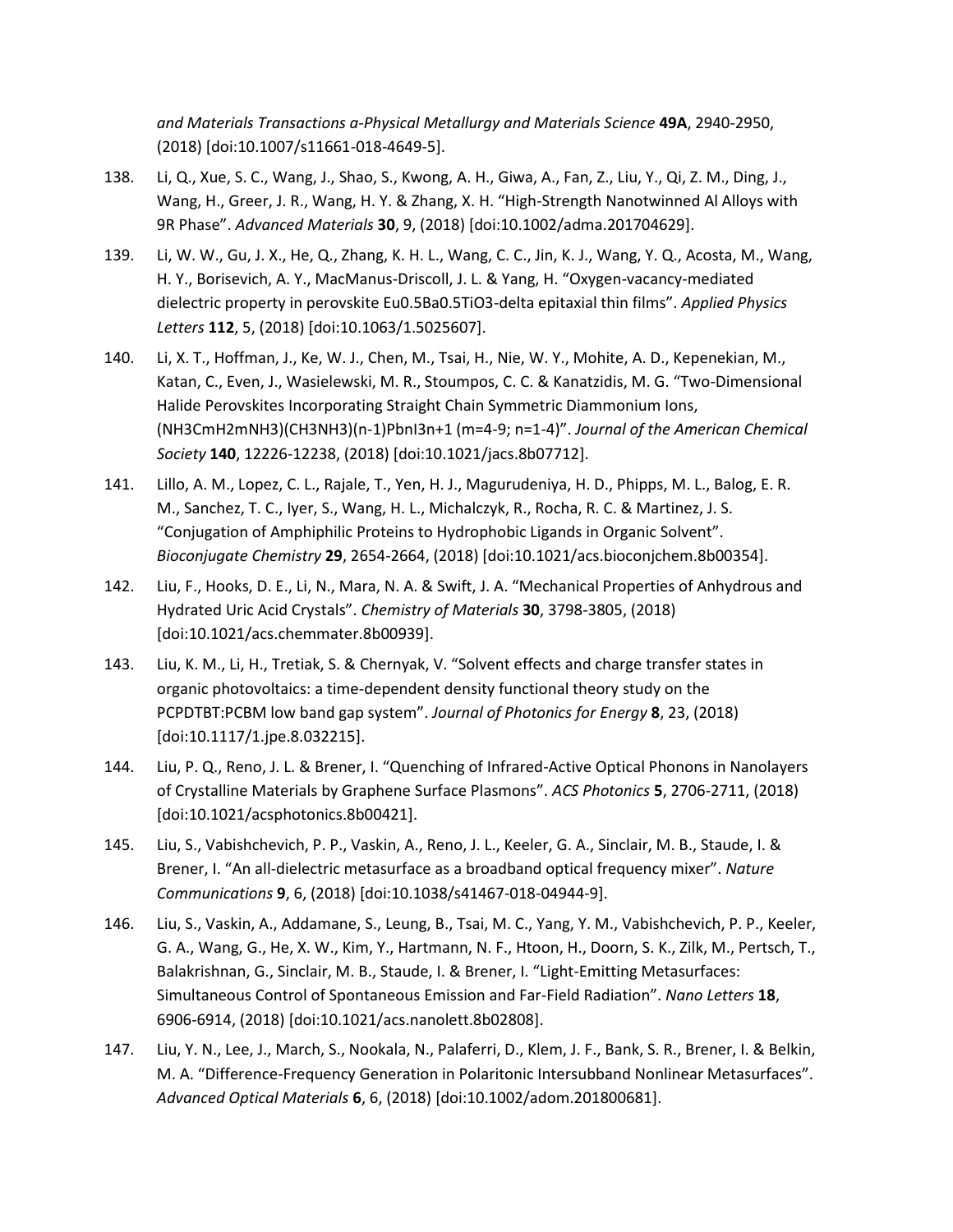- 148. Lochner, F. J. F., Fedotova, A. N., Liu, S., Keeler, G. A., Peake, G. M., Saravi, S., Shcherbakov, M. R., Burger, S., Fedyanin, A. A., Brener, I., Pertsch, T., Setzpfandt, F. & Staude, I. "Polarization-Dependent Second Harmonic Diffraction from Resonant GaAs Metasurfaces". *ACS Photonics* **5**, 1786-1793, (2018) [doi:10.1021/acsphotonics.7b01533].
- 149. Lugovy, M., Orlovskaya, N., Pathak, S., Radovic, M., Lara-Curzio, E., Verbylo, D., Kuebler, J., Graule, T. & Reece, M. J. "Time and frequency dependent mechanical properties of LaCoO3 based perovskites: Internal friction and negative creep". *Journal of Applied Physics* **124**, 8, (2018) [doi:10.1063/1.5037049].
- 150. Lystrom, L., Zhang, Y., Tretiak, S. & Nelson, T. "Site-Specific Photodecomposition in Conjugated Energetic Materials". *Journal of Physical Chemistry A* **122**, 6055-6061, (2018) [doi:10.1021/acs.jpca.8b04381].
- 151. Ma, P., Cardenas, A. E., Chaudhari, M. I., Elber, R. & Rempe, S. B. "Probing Translocation in Mutants of the Anthrax Channel: Atomically Detailed Simulations with Milestoning". *Journal of Physical Chemistry B* **122**, 10296-10305, (2018) [doi:10.1021/acs.jpcb.8b08304].
- 152. Mace, B., Harrell, Z., Chen, C. L., Enriquez, E., Chen, A. P. & Jia, Q. X. "Role of temperature and oxygen content on structural and electrical properties of LaBaCo2O5+delta thin films". *Applied Physics Letters* **112**, 4, (2018) [doi:10.1063/1.5009245].
- 153. Mace, B., Harrell, Z., Xu, X., Chen, C., Enriquez, E., Chen, A. & Jia, Q. "Correlation of structural and electrical properties of PrBaCo2O5+δ thin films at high temperature". *Journal of Materiomics* **4**, 51-55, (2018) [doi:10.1016/j.jmat.2017.12.003].
- 154. Magurudeniya, H. D., Ringstrand, B. S., Seifert, S. & Firestone, M. A. "Reversible hierarchical structure induced by solvation and temperature modulation in an ionic liquid-based random bottlebrush copolymer". *Polymer Chemistry* **9**, 16, (2018) [doi:10.1039/c8py01218k].
- 155. Mahajan, K. D., Cui, Y. X., Dorcena, C. J., Bouxsien, N. F., Bachand, G. D., Chalmers, J. J. & Winter, J. O. "Magnetic Quantum Dots Steer and Detach Microtubules From Kinesin-Coated Surfaces". *Biotechnology Journal* **13**, 7, (2018) [doi:10.1002/biot.201700402].
- 156. Maity, S., Shao, L. B., Sohn, Y. I., Meesala, S., Machielse, B., Bielejec, E., Markham, M. & Loncar, M. "Spectral Alignment of Single-Photon Emitters in Diamond using Strain Gradient". *Physical Review Applied* **10**, 7, (2018) [doi:10.1103/PhysRevApplied.10.024050].
- 157. Maurer, L. N., Gamble, J. K., Tracy, L., Eley, S. & Lu, T. M. "Designing Nanomagnet Arrays for Topological Nanowires in Silicon". *Physical Review Applied* **10**, 12, (2018) [doi:10.1103/PhysRevApplied.10.054071].
- 158. McDowell, M. T., Jungjohann, K. L. & Celano, U. "Dynamic Nanomaterials Phenomena Investigated with in Situ Transmission Electron Microscopy: A Nano Letters Virtual Issue". *Nano Letters* **18**, 657-659, (2018) [doi:10.1021/acs.nanolett.8b00266].
- 159. Meesala, S., Sohn, Y. I., Pingault, B., Shao, L. B., Atikian, H. A., Holzgrafe, J., Gundogan, M., Stavrakas, C., Sipahigil, A., Chia, C., Evans, R., Burek, M. J., Zhang, M., Wu, L., Pacheco, J. L., Abraham, J., Bielejec, E., Lukin, M. D., Atature, M. & Loncar, M. "Strain engineering of the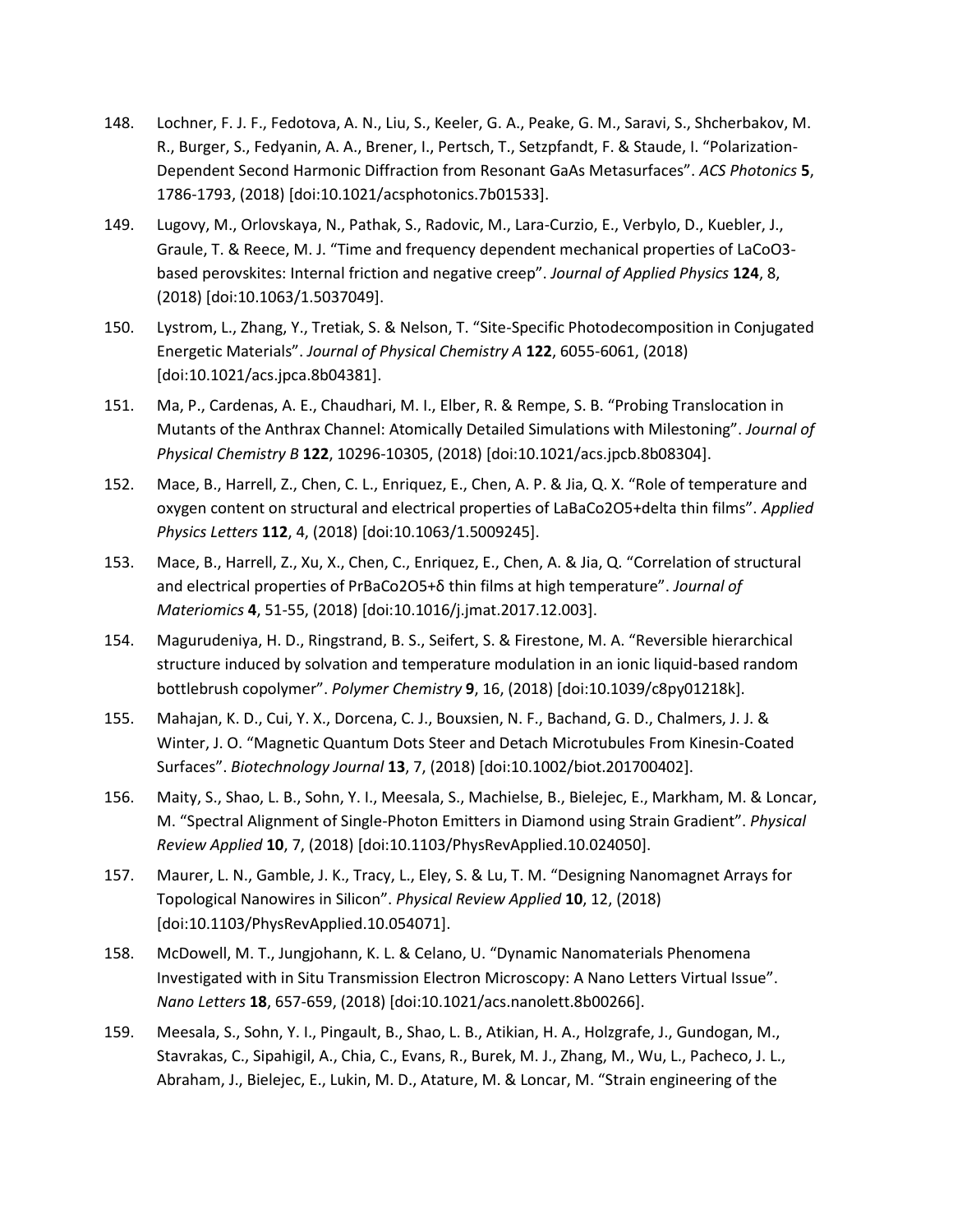silicon-vacancy center in diamond". *Physical Review B* **97**, 13, (2018) [doi:10.1103/PhysRevB.97.205444].

- 160. Metcalf, M., Lai, C. Y., Di Ventra, M. & Chien, C. C. "Many-body multivaluedness of particlecurrent variance in closed and open cold-atom systems". *Physical Review A* **98**, 10, (2018) [doi:10.1103/PhysRevA.98.053601].
- 161. Mishkat-Ul-Masabih, S., Luk, T. S., Rishinaramangalam, A., Monavarian, M., Nami, M. & Feezell, D. "Nanoporous distributed Bragg reflectors on free-standing nonpolar m-plane GaN". *Applied Physics Letters* **112**, 5, (2018) [doi:10.1063/1.5016083].
- 162. Mitra, S., Petrovic, A. P., Salloum, D., Gougeon, P., Potel, M., Zhu, J. X., Panagopoulos, C. & Chia, E. E. M. "Dimensional crossover in the quasi-one-dimensional superconductor Tl2Mo6Se6". *Physical Review B* **98**, 11, (2018) [doi:10.1103/PhysRevB.98.054507].
- 163. Mitrofanov, O., Siday, T., Thompson, R. J., Luk, T. S., Brener, I. & Reno, J. L. "Efficient photoconductive terahertz detector with all-dielectric optical metasurface". *Apl Photonics* **3**, 6, (2018) [doi:10.1063/1.5011420].
- 164. Mitrofanov, O., Todorov, Y., Gacemi, D., Mottaghizadeh, A., Sirtori, C., Brener, I. & Reno, J. L. "Near-field spectroscopy and tuning of subsurface modes in plasmonic terahertz resonators". *Optics Express* **26**, 7437-7450, (2018) [doi:10.1364/oe.26.007437].
- 165. Mo, M. Z., Chen, Z., Li, R. K., Dunning, M., Witte, B. B. L., Baldwin, J. K., Fletcher, L. B., Kim, J. B., Ng, A., Redmer, R., Reid, A. H., Shekhar, P., Shen, X. Z., Shen, M., Sokolowski-Tinten, K., Tsui, Y. Y., Wang, Y. Q., Zheng, Q., Wang, X. J. & Glenzer, S. H. "Heterogeneous to homogeneous melting transition visualized with ultrafast electron diffraction". *Science* **360**, 1451-1454, (2018) [doi:10.1126/science.aar2058].
- 166. Modesto-Costa, L., Borges, I., Aquino, A. J. A. & Lischka, H. "Electronic structure theory gives insights into the higher efficiency of the PTB electron-donor polymers for organic photovoltaics in comparison with prototypical P3HT". *Journal of Chemical Physics* **149**, 6, (2018) [doi:10.1063/1.5054919].
- 167. Mohan, K., Shahane, N., Liu, R., Smet, V. & Antoniou, A. "A Review of Nanoporous Metals in Interconnects". *Jom* **70**, 2192-2204, (2018) [doi:10.1007/s11837-018-3081-z].
- 168. Montano, I., Campione, S., Klem, J. F., Beechem, T. E., Wolf, O., Sinclair, M. B. & Luk, T. S. "Semiconductor Hyperbolic Metamaterials at the Quantum Limit". *Scientific Reports* **8**, 9, (2018) [doi:10.1038/s41598-018-35099-8].
- 169. Mozaffarri, S., Li, W. H., Thompson, C., Ivanov, S., Seifert, S., Lee, B., Kovarik, L. & Karim, A. M. "Ligand-Mediated Nucleation and Growth of Palladium Metal Nanoparticles". *Jove-Journal of Visualized Experiments*, 11, (2018) [doi:10.3791/57667].
- 170. Muralidharan, A., Chaudhari, M. I., Pratt, L. R. & Rempe, S. B. "Molecular Dynamics of Lithium Ion Transport in a Model Solid Electrolyte Interphase". *Scientific Reports* **8**, 8, (2018) [doi:10.1038/s41598-018-28869-x].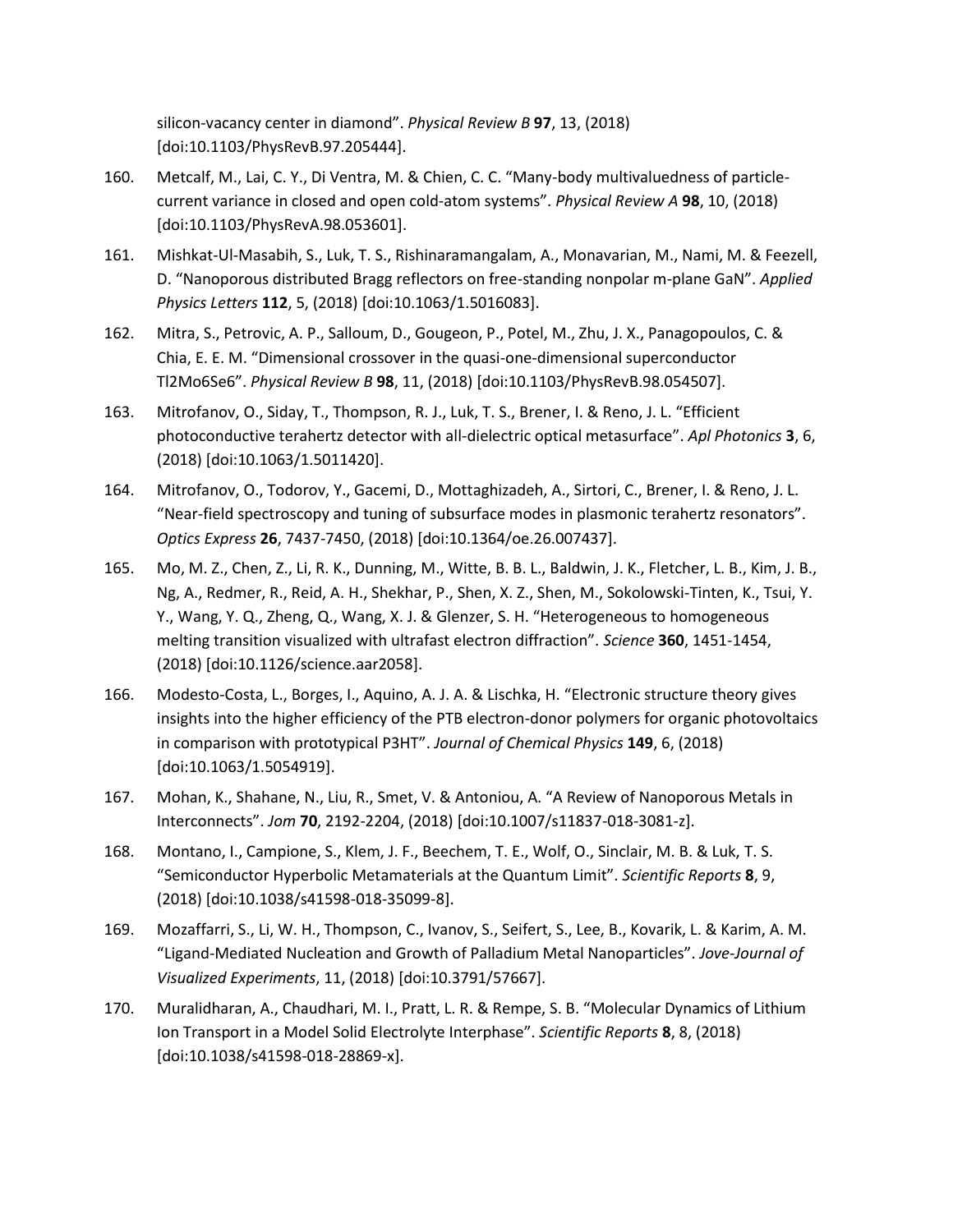- 171. Muralidharan, A., Pratt, L. R., Chaudhari, M. I. & Rempe, S. B. "Comparison of single-ion molecular dynamics in common solvents". *Journal of Chemical Physics* **148**, 5, (2018) [doi:10.1063/1.5023121].
- 172. Muralidharan, A., Pratt, L. R., Chaudhari, M. I. & Rempe, S. B. "Quasi-Chemical Theory with Cluster Sampling from Ab Initio Molecular Dynamics: Fluoride (F-) Anion Hydration". *Journal of Physical Chemistry A* **122**, 9806-9812, (2018) [doi:10.1021/acs.jpca.8b08474].
- 173. Muralidharan, A., Pratt, L. R., Hoffman, G. G., Chaudhari, M. I. & Rempe, S. B. "Molecular Simulation Results on Charged Carbon Nanotube Forest-Based Supercapacitors". *Chemsuschem* **11**, 1927-1932, (2018) [doi:10.1002/cssc.201800323].
- 174. Musick, K. M., Wendt, J. R., Resnick, P. J., Sinclair, M. B. & Burckel, D. B. "Assessing the manufacturing tolerances and uniformity of CMOS compatible metamaterial fabrication". *Journal of Vacuum Science & Technology B* **36**, 6, (2018) [doi:10.1116/1.5009918].
- 175. Nami, M., Stricklin, I. E., DaVico, K. M., Mishkat-Ul-Masabih, S., Rishinaramangalam, A. K., Brueck, S. R. J., Brener, I. & Feezell, D. F. "Carrier Dynamics and Electro-Optical Characterization of High- Performance GaN/InGaN Core-Shell Nanowire Light-Emitting Diodes". *Scientific Reports* **8**, 11, (2018) [doi:10.1038/s41598-017-18833-6].
- 176. Nastasi, M., Peterson, G., Su, Q., Wang, Y. Q., Ianno, N. J., Benker, N., Echeverria, E., Yost, A. J., Kelber, J. A., Dong, B. & Dowben, P. A. "Electrical and structural characterization of neutron irradiated amorphous boron carbide/silicon p-n heterojunctions". *Nuclear Instruments & Methods in Physics Research Section B-Beam Interactions with Materials and Atoms* **432**, 48- 54, (2018) [doi:10.1016/j.nimb.2018.07.006].
- 177. Nebgen, B., Lubbers, N., Smith, J. S., Sifain, A. E., Lokhov, A., Isayev, O., Roitberg, A. E., Barros, K. & Tretiak, S. "Transferable Dynamic Molecular Charge Assignment Using Deep Neural Networks". *Journal of Chemical Theory and Computation* **14**, 4687-4698, (2018) [doi:10.1021/acs.jctc.8b00524].
- 178. Nebgen, B. T., Magurudeniya, H. D., Kwock, K. W. C., Ringstrand, B. S., Ahmed, T., Seifert, S., Zhu, J. X., Tretiak, S. & Firestone, M. A. "Design principles from multiscale simulations to predict nanostructure in self-assembling ionic liquids". *Faraday Discussions* **206**, 159-181, (2018) [doi:10.1039/c7fd00154a].
- 179. Nelson, T. R., Ondarse-Alvarez, D., Oldani, N., Rodriguez-Hernandez, B., Alfonso-Hernandez, L., Galindo, J. F., Kleiman, V. D., Fernandez-Alberti, S., Roitberg, A. E. & Tretiak, S. "Coherent exciton-vibrational dynamics and energy transfer in conjugated organics". *Nature Communications* **9**, 9, (2018) [doi:10.1038/s41467-018-04694-8].
- 180. Neukirch, A. J., Abate, II, Zhou, L. J., Nie, W. Y., Tsai, H., Pedesseau, L., Eyen, J., Crochet, J. J., Mohite, A. D., Katan, C. & Tretiak, S. "Geometry Distortion and Small Polaron Binding Energy Changes with Ionic Substitution in Halide Perovskites". *Journal of Physical Chemistry Letters* **9**, 7130-7136, (2018) [doi:10.1021/acs.jpclett.8b03343].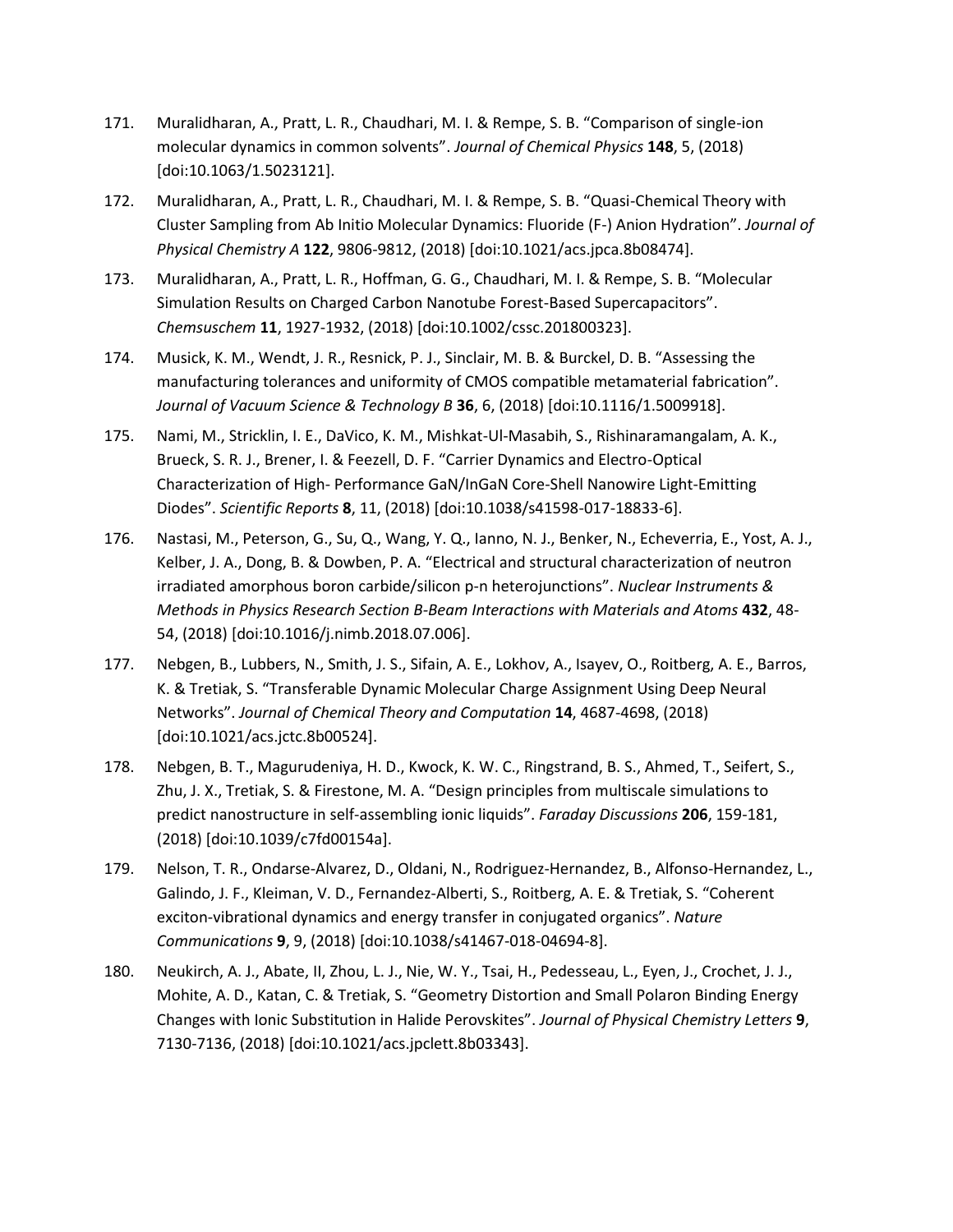- 181. Neumann, A., Lindlau, J., Nutz, M., Mohite, A. D., Yamaguchi, H. & Hogele, A. "Signatures of defect-localized charged excitons in the photoluminescence of monolayer molybdenum disulfide". *Physical Review Materials* **2**, 5, (2018) [doi:10.1103/PhysRevMaterials.2.124003].
- 182. Nie, W. Y., Tsai, H. H., Blancon, J. C., Liu, F. Z., Stoumpos, C. C., Traore, B., Kepenekian, M., Durand, O., Katan, C., Tretiak, S., Crochet, J., Ajayan, P. M., Kanatzidis, M. G., Even, J. & Mohite, A. D. "Critical Role of Interface and Crystallinity on the Performance and Photostability of Perovskite Solar Cell on Nickel Oxide". *Advanced Materials* **30**, 9, (2018) [doi:10.1002/adma.201703879].
- 183. Nieman, R., Tsai, H., Nie, W. Y., Aquino, A. J. A., Mohite, A. D., Tretiak, S., Li, H. & Lischka, H. "The crucial role of a spacer material on the efficiency of charge transfer processes in organic donor-acceptor junction solar cells". *Nanoscale* **10**, 451-459, (2018) [doi:10.1039/c7nr07125f].
- 184. Noell, P. J., Carroll, J. D. & Boyce, B. L. "The mechanisms of ductile rupture". *Acta Materialia* **161**, 83-98, (2018) [doi:10.1016/j.actamat.2018.09.006].
- 185. Nookala, N., Xu, J. M., Wolf, O., March, S., Sarma, R., Bank, S., Klem, J., Brener, I. & Belkin, M. "Mid-infrared second-harmonic generation in ultra-thin plasmonic metasurfaces without a fullmetal backplane". *Applied Physics B-Lasers and Optics* **124**, 7, (2018) [doi:10.1007/s00340-018- 7005-y].
- 186. Novikov, I. S., Suleimanov, Y. V. & Shapeev, A. V. "Automated calculation of thermal rate coefficients using ring polymer molecular dynamics and machine-learning interatomic potentials with active learning". *Physical Chemistry Chemical Physics* **20**, 29503-29512, (2018) [doi:10.1039/c8cp06037a].
- 187. Occena, J., Jen, T., Lu, H., Carter, B. A., Jimson, T. S., Norman, A. G. & Goldman, R. S. "Surfactant-induced chemical ordering of GaAsN: Bi". *Applied Physics Letters* **113**, 5, (2018) [doi:10.1063/1.5045606].
- 188. Okur, S., Rishinaramangalam, A. K., Mishkat-Ul-Masabih, S., Nami, M., Liu, S., Brener, I., Brueck, S. R. J. & Feezell, D. F. "Spectrally-resolved internal quantum efficiency and carrier dynamics of semipolar (10(1)over-bar1) core-shell triangular nanostripe GaN/InGaN LEDs". *Nanotechnology* **29**, 8, (2018) [doi:10.1088/1361-6528/aab82e].
- 189. Ondarse-Alvarez, D., Nelson, T., Lupton, J. M., Tretiak, S. & Fernandez-Alberti, S. "Let Digons be Bygones: The Fate of Excitons in Curved pi-Systems". *Journal of Physical Chemistry Letters* **9**, 7123-7129, (2018) [doi:10.1021/acs.jpclett.8b03160].
- 190. Ondarse-Alvarez, D., Oldani, N., Roitberg, A. E., Kleiman, V., Tretiak, S. & Fernandez-Alberti, S. "Energy transfer and spatial scrambling of an exciton in a conjugated dendrimer". *Physical Chemistry Chemical Physics* **20**, 29648-29660, (2018) [doi:10.1039/c8cp05852k].
- 191. Orfield, N. J., Majumder, S., McBride, J. R., Koh, F. Y. C., Singh, A., Bouquin, S. J., Casson, J. L., Johnson, A. D., Sun, L. Y., Li, X. Q., Shih, C. K., Rosenthal, S. J., Hollingsworth, J. A. & Htoon, H. "Photophysics of Thermally-Assisted Photobleaching in "Giant" Quantum Dots Revealed in Single Nanocrystals". *Acs Nano* **12**, 4206-4217, (2018) [doi:10.1021/acsnano.7b07450].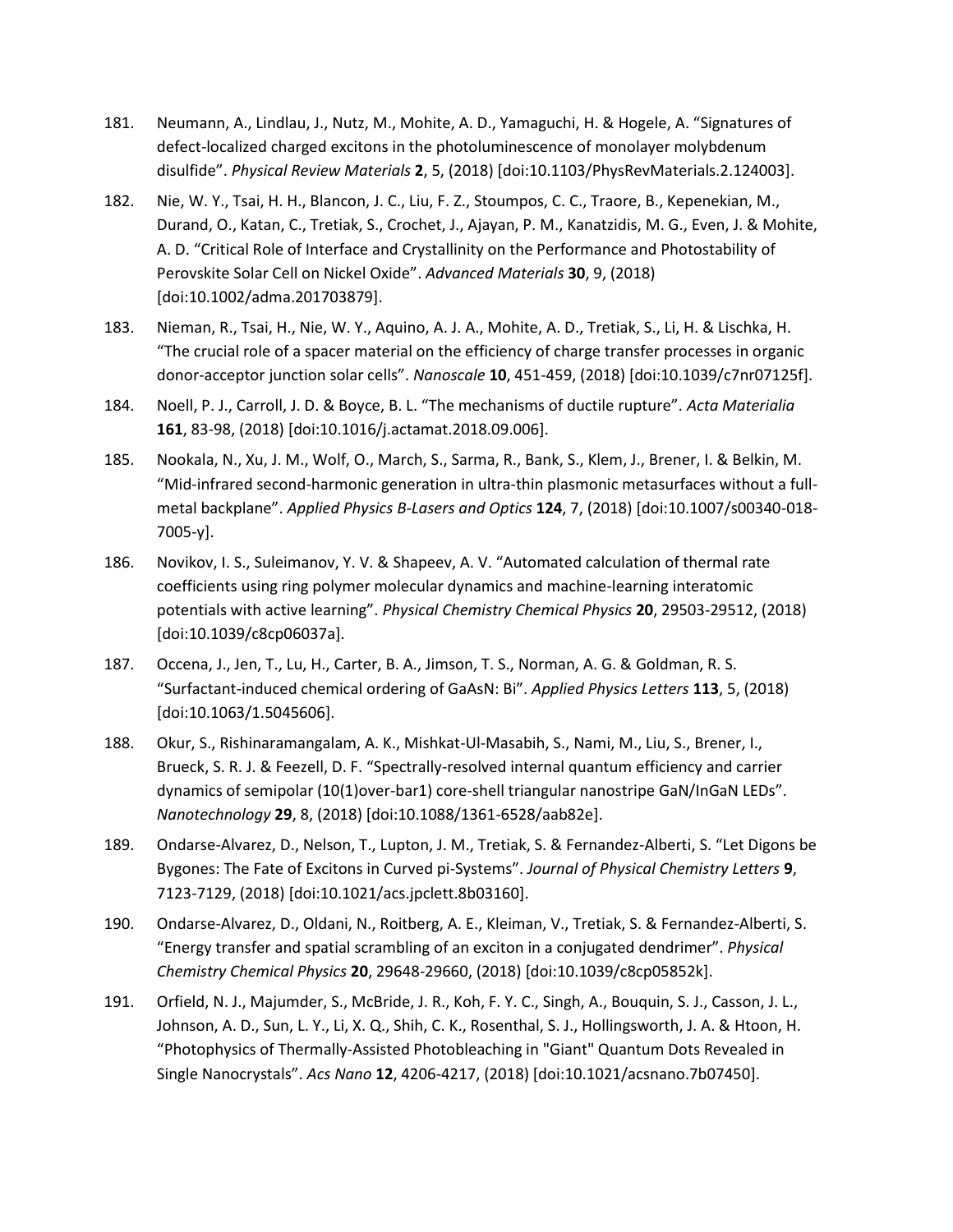- 192. Palchoudhury, S., Jungjohann, K. L., Weerasena, L., Arabshahi, A., Gharge, U., Albattah, A., Miller, J., Patel, K. & Holler, R. A. "Enhanced legume root growth with pre-soaking in alpha-Fe2O3 nanoparticle fertilizer". *Rsc Advances* **8**, 24075-24083, (2018) [doi:10.1039/c8ra04680h].
- 193. Pan, W., Lu, P., Ihlefeld, J. F., Lee, S. R., Choi, E. S., Jiang, Y. & Jia, Q. X. "Electrical-currentinduced magnetic hysteresis in self-assembled vertically aligned La2/3Sr1/3MnO3:ZnO nanopillar composites". *Physical Review Materials* **2**, 6, (2018) [doi:10.1103/PhysRevMaterials.2.021401].
- 194. Pang, G. M., Smidman, M., Zhang, J. L., Jiao, L., Weng, Z. F., Nica, E. M., Chen, Y., Jiang, W. B., Zhang, Y. J., Xie, W., Jeevan, H. S., Lee, H., Gegenwart, P., Steglich, F., Si, Q. M. & Yuan, H. Q. "Fully gapped d-wave superconductivity in CeCu2Si2". *Proceedings of the National Academy of Sciences of the United States of America* **115**, 5343-5347, (2018) [doi:10.1073/pnas.1720291115].
- 195. Park, M., Neukirch, A. J., Reyes-Lillo, S. E., Lai, M. L., Ellis, S. R., Dietze, D., Neaton, J. B., Yang, P. D., Tretiak, S. & Mathies, R. A. "Excited-state vibrational dynamics toward the polaron in methylammonium lead iodide perovskite". *Nature Communications* **9**, 9, (2018) [doi:10.1038/s41467-018-04946-7].
- 196. Paxton, W. F., McAninch, P. T., Shin, S. H. R. & Brumbach, M. T. "Adsorption and fusion of hybrid lipid/polymer vesicles onto 2D and 3D surfaces". *Soft Matter* **14**, 8112-8118, (2018) [doi:10.1039/c8sm00343b].
- 197. Pelzman, C. & Cho, S. Y. "Experimental demonstration of a flexible metamembrane". *Applied Physics Letters* **112**, 4, (2018) [doi:10.1063/1.5038743].
- 198. Pelzman, C. & Cho, S. Y. "Multispectral and polarimetric photodetection using a plasmonic metasurface". *Journal of Applied Physics* **123**, 6, (2018) [doi:10.1063/1.5011167].
- 199. Peters, B. L., Salerno, K. M., Ge, T., Perahia, D. & Grest, G. S. "Effect of Chain Length Dispersity on the Mobility of Entangled Polymers". *Physical Review Letters* **121**, 5, (2018) [doi:10.1103/PhysRevLett.121.057802].
- 200. Peterson, G. G., Su, Q., Wang, Y. Q., Ianno, N. J., Dowben, P. A. & Nastasi, M. "Improved a-B10C2+xHy/Si p-n heterojunction performance after neutron irradiation". *Journal of Vacuum Science & Technology B* **36**, 6, (2018) [doi:10.1116/1.5008999].
- 201. Petty, J. T., Ganguly, M., Yunus, A. I., He, C., Goodwin, P. M., Lu, Y. H. & Dickson, R. M. "A DNA-Encapsulated Silver Cluster and the Roles of Its Nucleobase Ligands". *Journal of Physical Chemistry C* **122**, 28382-28392, (2018) [doi:10.1021/acs.jpcc.8b09414].
- 202. Protsak, I., Henderson, I. M., Tertykh, V., Dong, W. & Le, Z. C. "Cleavage of Organosiloxanes with Dimethyl Carbonate: A Mild Approach To Graft-to-Surface Modification". *Langmuir* **34**, 9719-9730, (2018) [doi:10.1021/acs.langmuir.8b01580].
- 203. Qin, W. J., Ren, F., Doerner, R. P., Wei, G., Lv, Y. W., Chang, S., Tang, M., Deng, H. Q., Jiang, C. Z. & Wang, Y. Q. "Nanochannel structures in W enhance radiation tolerance". *Acta Materialia* **153**, 147-155, (2018) [doi:10.1016/j.actamat.2018.04.048].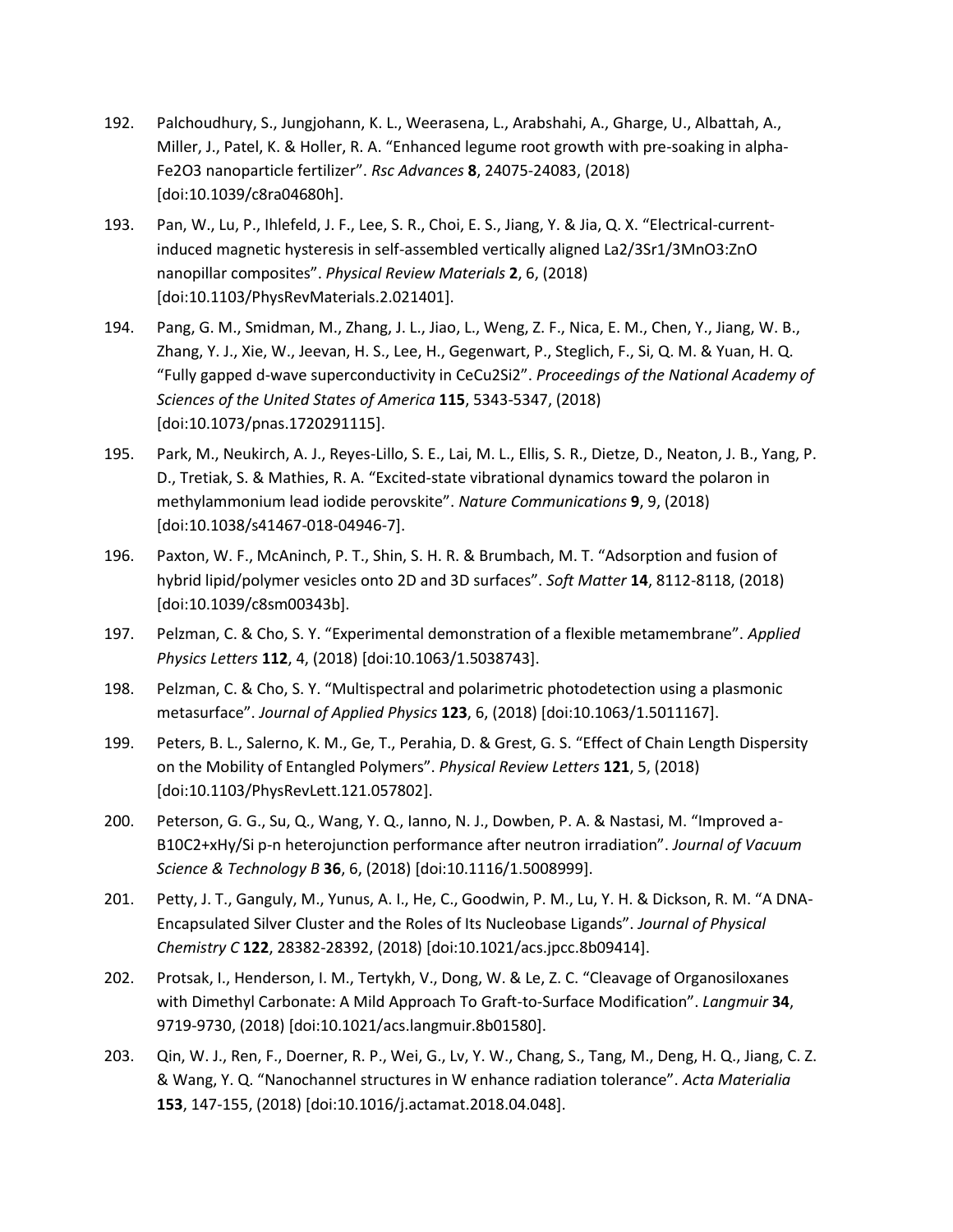- 204. Qin, W. J., Ren, F., Zhang, J., Dong, X. N., Feng, Y. J., Wang, H., Tang, J., Cai, G. X., Wang, Y. Q. & Jiang, C. Z. "Helium retention in krypton ion pre-irradiated nanochannel W film". *Nuclear Fusion* **58**, 9, (2018) [doi:10.1088/1741-4326/aa94f0].
- 205. Qin, W. J., Wang, Y. Q., Tang, M., Ren, F., Fu, Q., Cai, G. X., Dong, L., Hu, L. L., Wei, G. & Jiang, C. Z. "Microstructure and hardness evolution of nanochannel W films irradiated by helium at high temperature". *Journal of Nuclear Materials* **502**, 132-140, (2018) [doi:10.1016/j.jnucmat.2018.02.013].
- 206. Ramasamy, K., Shinde, P. S., Naghibolashrafi, N., Pan, S. L. & Gupta, A. "Nanocrystals of CuMSnS4 (M = In or Ga) for solar energy conversion applications". *Chemical Communications* **54**, 11757-11760, (2018) [doi:10.1039/c8cc06644b].
- 207. Rao, S. J. M., Kumar, G., Azad, A. K. & Chowdhury, D. R. "Ultrafast Relaxation of Charge Carriers Induced Switching in Terahertz Metamaterials". *Journal of Infrared Millimeter and Terahertz Waves* **39**, 1211-1220, (2018) [doi:10.1007/s10762-018-0547-6].
- 208. Rao, Z., Hearne, S. J. & Chason, E. "The Effects of Plating Current, Grain Size, and Electrolyte on Stress Evolution in Electrodeposited Ni". *Journal of the Electrochemical Society* **166**, D3212- D3218, (2018) [doi:10.1149/2.0261901jes].
- 209. Reines, I. C., Wood, M. G., Luk, T. S., Serkland, D. K. & Campione, S. "Compact epsilon-nearzero silicon photonic phase modulators". *Optics Express* **26**, 21594-21605, (2018) [doi:10.1364/oe.26.021594].
- 210. Rice, A., Allerman, A., Crawford, M., Beechem, T., Ohta, T., Spataru, C., Figiel, J. & Smith, M. "Effects of deposition temperature and ammonia flow on metal-organic chemical vapor deposition of hexagonal boron nitride". *Journal of Crystal Growth* **485**, 90-95, (2018) [doi:10.1016/j.jcrysgro.2017.12.011].
- 211. Ro, Y. G., Chen, R. J., Liu, R., Li, N., Williamson, T., Yoo, J., Sim, S., Prasankumar, R. P. & Dayeh, S. A. "Surface Passivation and Carrier Collection in {110}, {100} and Circular Si Microwire Solar Cells". *Advanced Energy Materials* **8**, 11, (2018) [doi:10.1002/aenm.201802154].
- 212. Robinson, J. T., Culbertson, J., Berg, M. & Ohta, T. "Work Function Variations in Twisted Graphene Layers". *Scientific Reports* **8**, 9, (2018) [doi:10.1038/s41598-018-19631-4].
- 213. Rodriguez-Hernandez, B., Ondarse-Alvarez, D., Oldani, N., Martinez-Mesa, A., Uranga-Pina, L., Tretiak, S. & Fernandez-Alberti, S. "Modification of Optical Properties and Excited-State Dynamics by Linearizing Cyclic Paraphenylene Chromophores". *Journal of Physical Chemistry C* **122**, 16639-16648, (2018) [doi:10.1021/acs.jpcc.8b05582].
- 214. Rush, M. N., Brambilla, S., Speckart, S., Montano, G. A. & Brown, M. J. "Glass-particle adhesionforce-distribution on clean (laboratory) and contaminated (outdoor) surfaces". *Journal of Aerosol Science* **123**, 231-244, (2018) [doi:10.1016/j.jaerosci.2018.06.002].
- 215. Ryan, D. P., Goodwin, P. M., Sheehan, C. J., Whitcomb, K. J., Gelfand, M. P. & Van Orden, A. "Mapping Emission from Clusters of CdSe/ZnS Nanoparticles". *Journal of Physical Chemistry C* **122**, 4046-4053, (2018) [doi:10.1021/acs.jpcc.7b10924].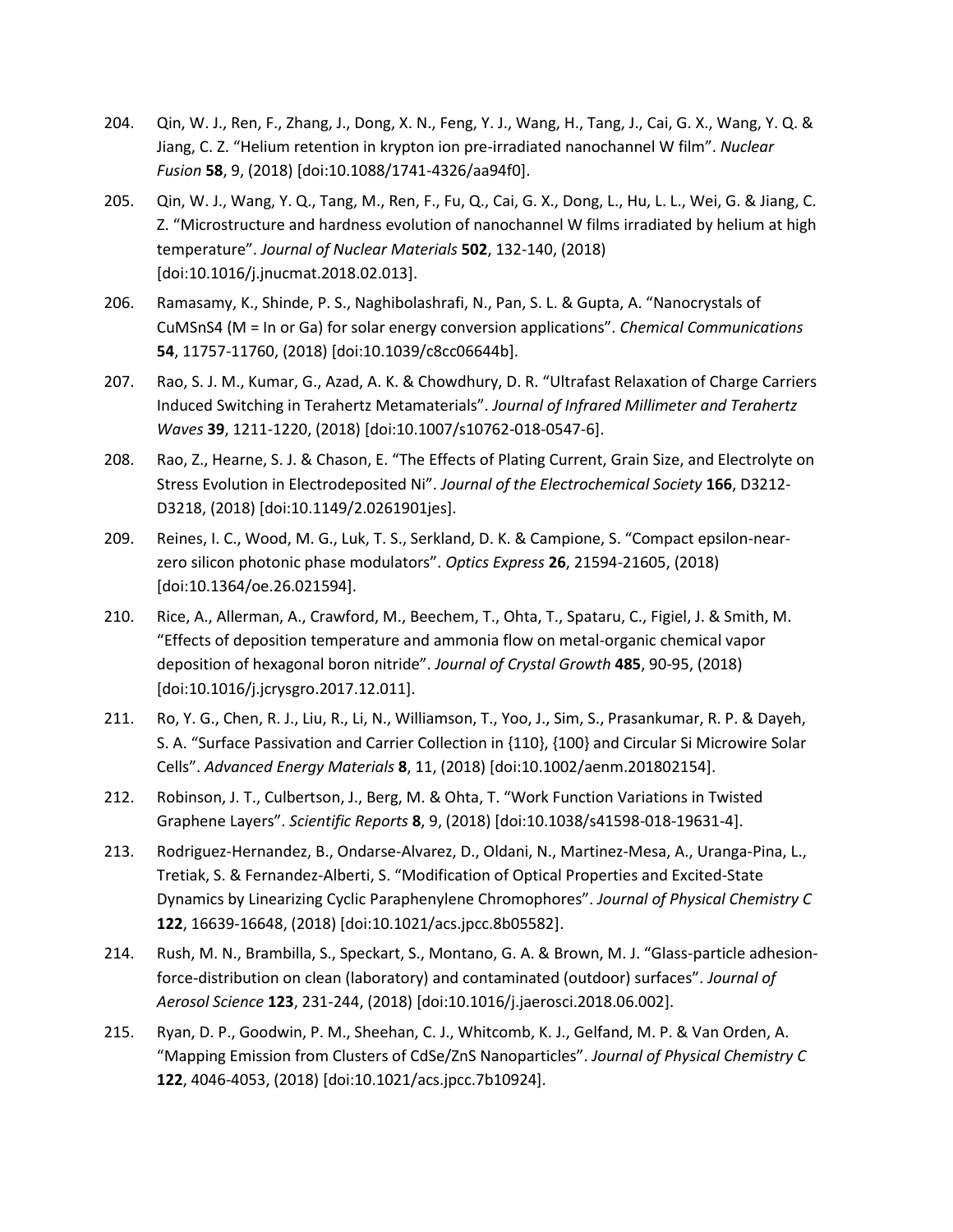- 216. Saha, A., Gifford, B. J., He, X. W., Ao, G. Y., Zheng, M., Kataura, H., Htoon, H., Kilina, S., Tretiak, S. & Doorn, S. K. "Narrow-band single-photon emission through selective aryl functionalization of zigzag carbon nanotubes". *Nature Chemistry* **10**, 1089-1095, (2018) [doi:10.1038/s41557- 018-0126-4].
- 217. Salerno, K. M., Bolintineanu, D. S., Grest, G. S., Lechman, J. B., Plimpton, S. J., Srivastava, I. & Silbert, L. E. "Effect of shape and friction on the packing and flow of granular materials". *Physical Review E* **98**, 5, (2018) [doi:10.1103/PhysRevE.98.050901].
- 218. Sangle, A. L., Lee, O. J., Kursumovic, A., Zhang, W. R., Chen, A. P., Wang, H. Y. & MacManus-Driscoll, J. L. "Very high commutation quality factor and dielectric tunability in nanocomposite SrTiO3 thin films with T-c enhanced to >300 degrees C". *Nanoscale* **10**, 3460-3468, (2018) [doi:10.1039/c7nr06991j].
- 219. Sarma, R., Campione, S., Goldflam, M., Shank, J., Noh, J., Le, L. T., Lange, M. D., Ye, P. D., Wendt, J., Ruiz, I., Howell, S. W., Sinclair, M., Wanke, M. C. & Brener, I. "A metasurface optical modulator using voltage-controlled population of quantum well states". *Applied Physics Letters* **113**, 5, (2018) [doi:10.1063/1.5055013].
- 220. Sarma, R., Campione, S., Goldflam, M., Shank, J., Noh, J., Smith, S., Ye, P. D., Sinclair, M., Klem, J., Wendt, J., Ruiz, I., Howell, S. W. & Brener, I. "Low dissipation spectral filtering using a fieldeffect tunable III-V hybrid metasurface". *Applied Physics Letters* **113**, 5, (2018) [doi:10.1063/1.5042662].
- 221. Schneider, J., Cobb, J., Carpenter, J. S. & Mara, N. A. "Maintaining nano-lamellar microstructure in friction stir welding (FSW) of accumulative roll bonded (ARB) Cu-Nb nanolamellar composites (NLC)". *Journal of Materials Science & Technology* **34**, 92-101, (2018) [doi:10.1016/j.jmst.2017.10.016].
- 222. Schoeppner, R. L., Taylor, A. A., Cordill, M. J., Zbib, H. M., Michler, J. & Bahr, D. F. "Precipitate strengthening and thermal stability in three component metallic nanolaminate thin films". *Materials Science and Engineering a-Structural Materials Properties Microstructure and Processing* **712**, 485-492, (2018) [doi:10.1016/j.msea.2017.11.062].
- 223. Schuler, J. D., Donaldson, O. K. & Rupert, T. J. "Amorphous complexions enable a new region of high temperature stability in nanocrystalline Ni-W". *Scripta Materialia* **154**, 49-53, (2018) [doi:10.1016/j.scriptamat.2018.05.023].
- 224. Schultz, B. M., Li, N., Economy, D. R., Sharp, J. L., Mara, N. A. & Kennedy, M. S. "Tribological performance of monolithic copper thin films during nanowear". *Wear* **394**, 50-59, (2018) [doi:10.1016/j.wear.2017.10.005].
- 225. Scott, E. A., Hattar, K., Rost, C. M., Gaskins, J. T., Fazli, M., Ganski, C., Li, C., Bai, T., Wang, Y., Esfarjani, K., Goorsky, M. & Hopkins, P. E. "Phonon scattering effects from point and extended defects on thermal conductivity studied via ion irradiation of crystals with self-impurities". *Physical Review Materials* **2**, 8, (2018) [doi:10.1103/PhysRevMaterials.2.095001].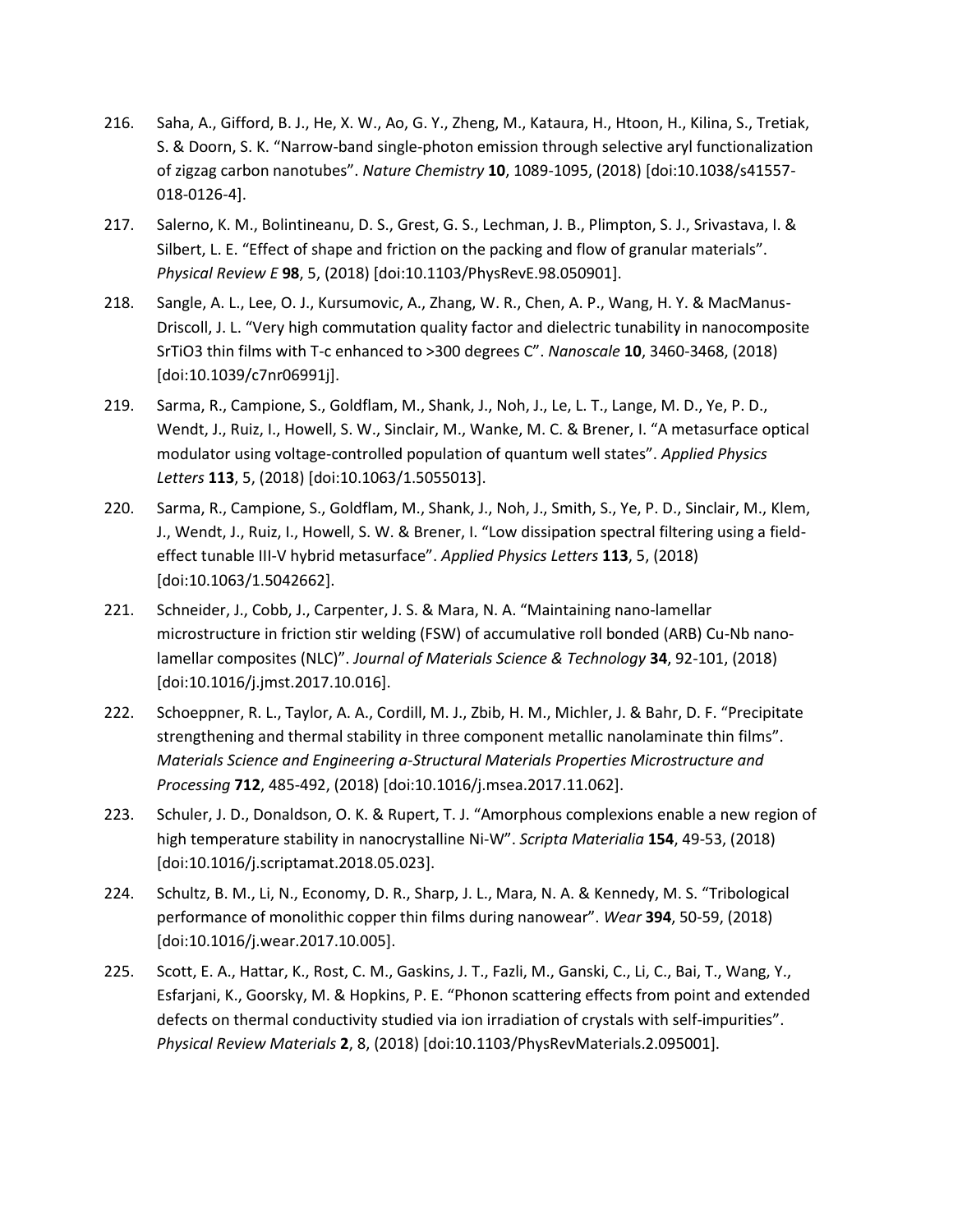- 226. Shang, Z., Li, J., Fan, C., Chen, Y., Li, Q., Wang, H., Shen, T. D. & Zhang, X. "In situ study on surface roughening in radiation-resistant Ag nanowires". *Nanotechnology* **29**, 10, (2018) [doi:10.1088/1361-6528/aab537].
- 227. Shao, S., Khonsari, M. M., Wang, J., Shamsaei, N. & Li, N. "Frequency dependent deformation reversibility during cyclic loading". *Materials Research Letters* **6**, 390-397, (2018) [doi:10.1080/21663831.2018.1469172].
- 228. Shayan, K., He, X. W., Luo, Y., Rabut, C., Li, X. Z., Hartmann, N. F., Blackburn, J. L., Doorn, S. K., Htoon, H. & Strauf, S. "Suppression of exciton dephasing in sidewall-functionalized carbon nanotubes embedded into metallo-dielectric antennas". *Nanoscale* **10**, 12631-12638, (2018) [doi:10.1039/c8nr03542c].
- 229. Sheu, Y. M., Trugman, S. A., Chen, A. P., Jia, Q. X., Taylor, A. J. & Prasankumar, R. P. "Unraveling thickness-dependent spin relaxation in colossal magnetoresistance manganite films". *Applied Physics Letters* **113**, 5, (2018) [doi:10.1063/1.5013258].
- 230. Shin, S. H. R., McAninch, P. T., Henderson, I. M., Gomez, A., Greene, A. C., Carnes, E. C. & Paxton, W. F. "Self-assembly/disassembly of giant double-hydrophilic polymersomes at biologically-relevant pH". *Chemical Communications* **54**, 9043-9046, (2018) [doi:10.1039/c8cc05155k].
- 231. Shirkhorshidian, A., Gamble, J. K., Maurer, L., Carr, S. M., Dominguez, J., Ten Eyck, G. A., Wendt, J. R., Nielsen, E., Jacobson, N. T., Lilly, M. P. & Carroll, M. S. "Spectroscopy of Multielectrode Tunnel Barriers". *Physical Review Applied* **10**, 16, (2018) [doi:10.1103/PhysRevApplied.10.044003].
- 232. Sidhu, I. S., Frischknecht, A. L. & Atzberger, P. J. "Electrostatics of Nanoparticle-Wall Interactions within Nanochannels: Role of Double-Layer Structure and Ion-Ion Correlations". *Acs Omega* **3**, 11340-11353, (2018) [doi:10.1021/acsomega.8b01393].
- 233. Sifain, A. E., Bjorgaard, J. A., Nelson, T. R., Nebgen, B. T., White, A. J., Gifford, B. J., Gao, D. W., Prezhdo, O. V., Fernandez-Alberti, S., Roitberg, A. E. & Tretiak, S. "Photoexcited Nonadiabatic Dynamics of Solvated Push-Pull pi-Conjugated Oligomers with the NEXMD Software". *Journal of Chemical Theory and Computation* **14**, 3955-3966, (2018) [doi:10.1021/acs.jctc.8b00103].
- 234. Sifain, A. E., Gifford, B. J., Gao, D. W., Lystrom, L., Nelson, T. R. & Tretiak, S. "NEXMD Modeling of Photoisomerization Dynamics of 4-Styrylquinoline". *Journal of Physical Chemistry A* **122**, 9403-9411, (2018) [doi:10.1021/acs.jpca.8b09103].
- 235. Sifain, A. E., Lubbers, N., Nebgen, B. T., Smith, J. S., Lokhov, A. Y., Isayev, O., Roitberg, A. E., Barros, K. & Tretiak, S. "Discovering a Transferable Charge Assignment Model Using Machine Learning". *Journal of Physical Chemistry Letters* **9**, 4495-4501, (2018) [doi:10.1021/acs.jpclett.8b01939].
- 236. Silveyra, J. M., Ferrara, E., Huber, D. L. & Monson, T. C. "Soft magnetic materials for a sustainable and electrified world". *Science* **362**, 418-+, (2018) [doi:10.1126/science.aao0195].
- 237. Simpson, J. R., Roslyak, O., Duque, J. G., Haroz, E. H., Crochet, J. J., Telg, H., Piryatinski, A., Walker, A. R. H. & Doorn, S. K. "Resonance Raman signature of intertube excitons in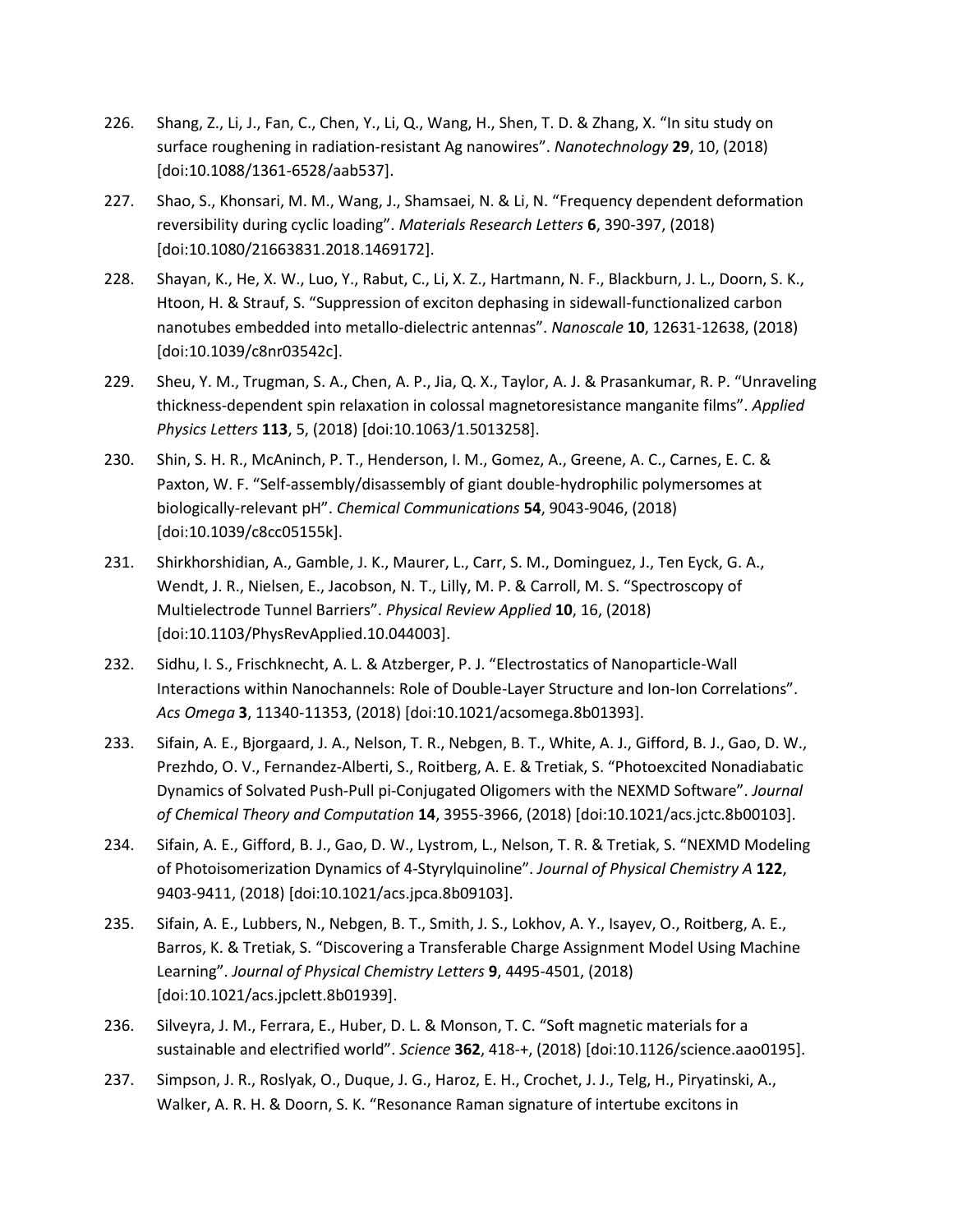compositionally-defined carbon nanotube bundles". *Nature Communications* **9**, 7, (2018) [doi:10.1038/s41467-018-03057-7].

- 238. Smith, J. S., Nebgen, B., Lubbers, N., Isayev, O. & Roitberg, A. E. "Less is more: Sampling chemical space with active learning". *Journal of Chemical Physics* **148**, 10, (2018) [doi:10.1063/1.5023802].
- 239. Soe, C. M. M., Nie, W. Y., Stoumpos, C. C., Tsai, H., Blancon, J. C., Liu, F. Z., Even, J., Marks, T. J., Mohite, A. D. & Kanatzidis, M. G. "Understanding Film Formation Morphology and Orientation in High Member 2D Ruddlesden-Popper Perovskites for High-Efficiency Solar Cells". *Advanced Energy Materials* **8**, 10, (2018) [doi:10.1002/aenm.201700979].
- 240. Sohn, Y. I., Meesala, S., Pingault, B., Atikian, H. A., Holzgrafe, J., Gundogan, M., Stavrakas, C., Stanley, M. J., Sipahigil, A., Choi, J., Zhang, M., Pacheco, J. L., Abraham, J., Bielejec, E., Lukin, M. D., Atature, M. & Loncar, M. "Controlling the coherence of a diamond spin qubit through its strain environment". *Nature Communications* **9**, 6, (2018) [doi:10.1038/s41467-018-04340-3].
- 241. Song, E. D., Baranovskiy, A., Xu, E. Z., Busani, T., Swartzentruber, B., Zhang, S. X., Amouyal, Y. & Martinez, J. A. "Manipulating thermal and electronic transports in thermoelectric Bi2Te3 nanowires by porphyrin adsorption". *Aip Advances* **8**, 8, (2018) [doi:10.1063/1.5046385].
- 242. Sorte, E. G., Abbott, L. J., Frischknecht, A. L., Wilson, M. A. & Alam, T. M. "Hydrophilic domain structure in polymer exchange membranes: Simulations of NMR spin diffusion experiments to address ability for model discrimination". *Journal of Polymer Science Part B-Polymer Physics* **56**, 62-78, (2018) [doi:10.1002/polb.24439].
- 243. Stevens, M. J. "Importance of corners in fracture of highly crosslinked polymeric adhesives". *Journal of Chemical Physics* **149**, 7, (2018) [doi:10.1063/1.5055243].
- 244. Stevens, M. J., Berezney, J. P. & Saleh, O. A. "The effect of chain stiffness and salt on the elastic response of a polyelectrolyte". *Journal of Chemical Physics* **149**, 6, (2018) [doi:10.1063/1.5035340].
- 245. Stewart, J. A., Brookman, G., Price, P., Franco, M., Ji, W., Hattar, K. & Dingreville, R. "Characterizing single isolated radiation-damage events from molecular dynamics via virtual diffraction methods". *Journal of Applied Physics* **123**, 12, (2018) [doi:10.1063/1.5022471].
- 246. Studenikin, S. A., Gaudreau, L., Kataoka, K., Austing, D. G. & Sachrajda, A. S. "Enhancementmode two-channel triple quantum dot from an undoped Si/Si0.8Ge0.2 quantum well heterostructure". *Applied Physics Letters* **112**, 5, (2018) [doi:10.1063/1.5023596].
- 247. Sun, P. H., Wang, Y. Q., Frost, M., Schonwalder, C., Levitan, A. L., Mo, M. Z., Chen, Z. J., Hastings, J. B., Tynan, G. R., Glenzer, S. H. & Heimann, P. "Characterization of defect clusters in ion-irradiated tungsten by X-Ray diffuse scattering". *Journal of Nuclear Materials* **510**, 322-330, (2018) [doi:10.1016/j.jnucmat.2018.07.062].
- 248. Sung, N. H., Ronning, F., Thompson, J. D. & Bauer, E. D. "Magnetic phase dependence of the anomalous Hall effect in Mn3Sn single crystals". *Applied Physics Letters* **112**, 5, (2018) [doi:10.1063/1.5021133].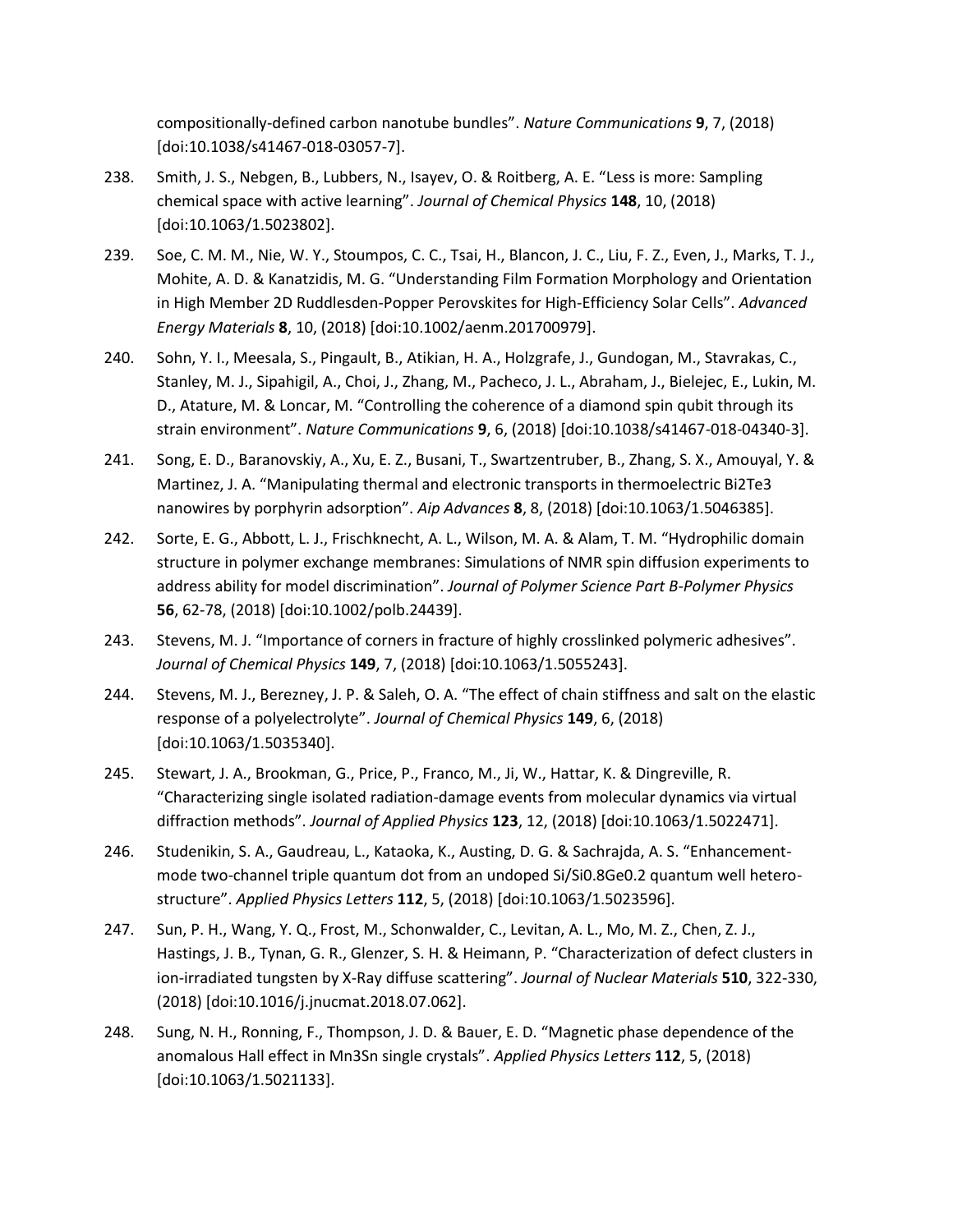- 249. Swasey, S. M., Copp, S. M., Nicholson, H. C., Gorovits, A., Bogdanov, P. & Gwinn, E. G. "High throughput near infrared screening discovers DNA-templated silver clusters with peak fluorescence beyond 950 nm". *Nanoscale* **10**, 19701-19705, (2018) [doi:10.1039/c8nr05781h].
- 250. Swasey, S. M., Nicholson, H. C., Copp, S. M., Bogdanov, P., Gorovits, A. & Gwinn, E. G. "Adaptation of a visible wavelength fluorescence microplate reader for discovery of nearinfrared fluorescent probes". *Review of Scientific Instruments* **89**, 10, (2018) [doi:10.1063/1.5023258].
- 251. Tan, L., Pratt, L. R. & Chaudhari, M. I. "Molecular-Scale Description of SPAN80 Desorption from a Squalane-Water Interface". *Journal of Physical Chemistry B* **122**, 3378-3383, (2018) [doi:10.1021/acs.jpcb.7b10336].
- 252. Tang, J., Hong, M. Q., Wang, Y. Q., Qin, W. J., Ren, F., Dong, L., Wang, H., Hu, L. L., Cai, G. X. & Jiang, C. Z. "Microstructural evolution of nanochannel CrN films under ion irradiation at elevated temperature and post-irradiation annealing". *Journal of Nuclear Materials* **500**, 242- 251, (2018) [doi:10.1016/j.jnucmat.2017.12.040].
- 253. Tang, Y. F., Grest, G. S. & Cheng, S. F. "Stratification in Drying Films Containing Bidisperse Mixtures of Nanoparticles". *Langmuir* **34**, 7161-7170, (2018) [doi:10.1021/acs.langmuir.8b01334].
- 254. Tao, J. M., Jiao, Y., Mo, Y. X., Yang, Z. H., Zhu, J. X., Hyldgaard, P. & Perdew, J. P. "Firstprinciples study of the binding energy between nanostructures and its scaling with system size". *Physical Review B* **97**, 13, (2018) [doi:10.1103/PhysRevB.97.155143].
- 255. Thapa, A., Neupane, S., Guo, R., Jungjohann, K. L., Pete, D. & Li, W. Z. "Direct growth of vertically aligned carbon nanotubes on stainless steel by plasma enhanced chemical vapor deposition". *Diamond and Related Materials* **90**, 144-153, (2018) [doi:10.1016/j.diamond.2018.10.012].
- 256. Theis-Brohl, K., Vreeland, E. C., Gomez, A., Huber, D. L., Saini, A., Wolff, M., Maranville, B. B., Brok, E., Krycka, K. L., Dura, J. A. & Borchers, J. A. "Self-Assembled Layering of Magnetic Nanoparticles in a Ferrofluid on Silicon Surfaces". *Acs Applied Materials & Interfaces* **10**, 5050- 5060, (2018) [doi:10.1021/acsami.7b14849].
- 257. Thompson, R. L., Wang, Y. Q. & Greer, J. R. "Irradiation Enhances Strength and Deformability of Nano-Architected Metallic Glass". *Advanced Engineering Materials* **20**, 11, (2018) [doi:10.1002/adem.201701055].
- 258. Toufanian, R., Piryatinski, A., Mahler, A. H., Iyer, R., Hollingsworth, J. A. & Dennis, A. M. "Bandgap Engineering of Indium Phosphide-Based Core/Shell Heterostructures Through Shell Composition and Thickness". *Frontiers in Chemistry* **6**, 12, (2018) [doi:10.3389/fchem.2018.00567].
- 259. Traore, B., Pedesseau, L., Assam, L., Che, X. Y., Blancon, J. C., Tsai, H., Nie, W. Y., Stoumpos, C. C., Kanatzidis, M. G., Tretiak, S., Mohite, A. D., Even, J., Kepenekian, M. & Katan, C. "Composite Nature of Layered Hybrid Perovskites: Assessment on Quantum and Dielectric Confinements and Band Alignment". *Acs Nano* **12**, 3321-3332, (2018) [doi:10.1021/acsnano.7b08202].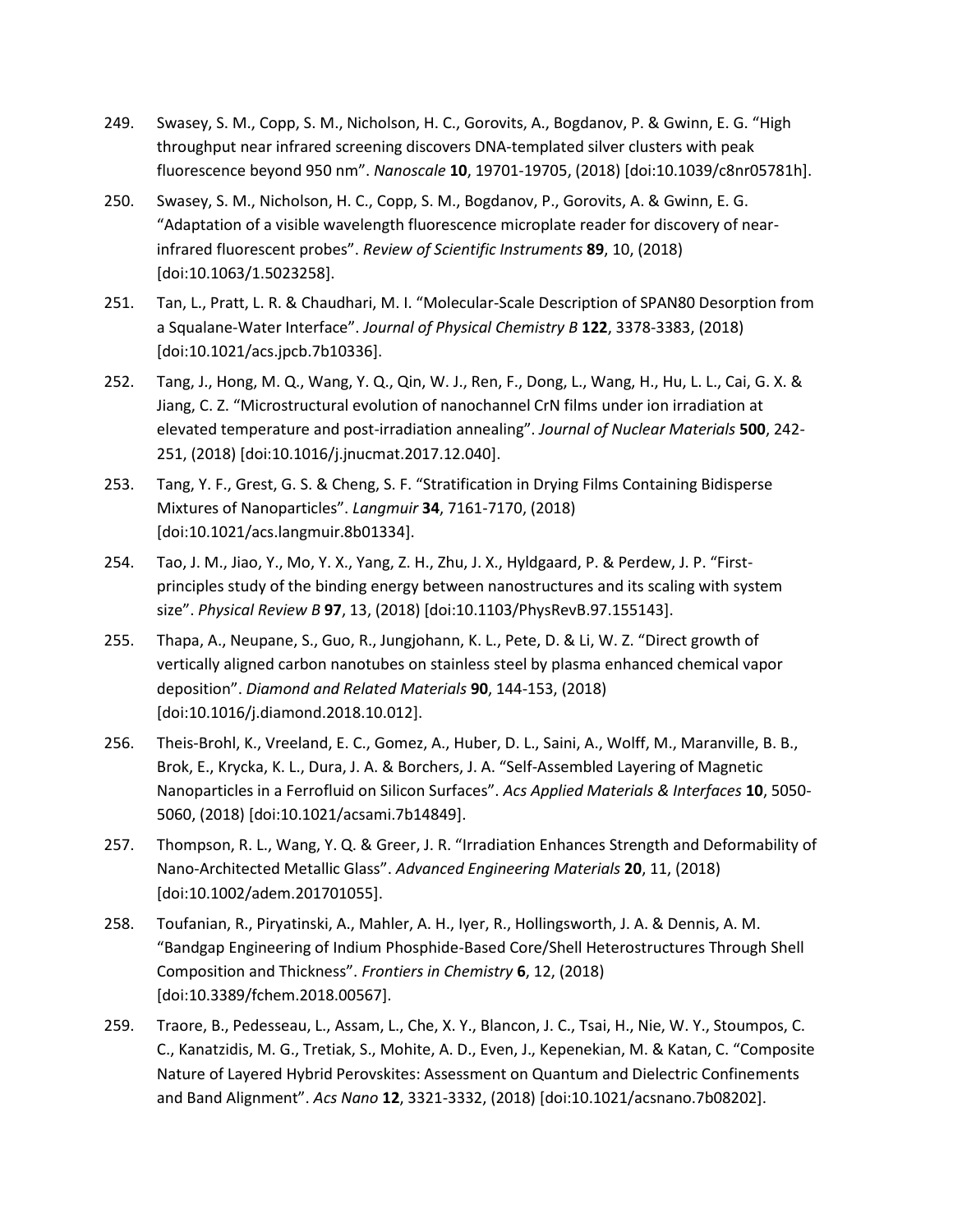- 260. Trigg, E. B., Gaines, T. W., Marechal, M., Moed, D. E., Rannou, P., Wagener, K. B., Stevens, M. J. & Winey, K. I. "Self-assembled highly ordered acid layers in precisely sulfonated polyethylene produce efficient proton transport". *Nature Materials* **17**, 725-+, (2018) [doi:10.1038/s41563- 018-0097-2].
- 261. Tsai, H., Asadpour, R., Blancon, J. C., Stoumpos, C. C., Durand, O., Strzalka, J. W., Chen, B., Verduzco, R., Ajayan, P. M., Tretiak, S., Even, J., Alam, M. A., Kanatzidis, M. G., Nie, W. & Mohite, A. D. "Light-induced lattice expansion leads to high -efficiency perovskite solar cells". *Science* **360**, 67-70, (2018) [doi:10.1126/science.aao86].
- 262. Tsai, H., Nie, W. Y., Blancon, J. C., Stoumpos, C. C., Soe, C. M. M., Yoo, J., Crochet, J., Tretiak, S., Even, J., Sadhanala, A., Azzellino, G., Brenes, R., Ajayan, P. M., Bulovic, V., Stranks, S. D., Friend, R. H., Kanatzidis, M. G. & Mohite, A. D. "Stable Light-Emitting Diodes Using Phase-Pure Ruddlesden-Popper Layered Perovskites". *Advanced Materials* **30**, 9, (2018) [doi:10.1002/adma.201704217].
- 263. Vabishchevich, P. P., Liu, S., Sinclair, M. B., Keeler, G. A., Peake, G. M. & Brener, I. "Enhanced Second-Harmonic Generation Using Broken Symmetry III-V Semiconductor Fano Metasurfaces". *ACS Photonics* **5**, 1685-1690, (2018) [doi:10.1021/acsphotonics.7b01478].
- 264. Vanegas, J. M., Heinrich, F., Rogers, D. M., Carson, B. D., La Bauve, S., Vernon, B. C., Akgun, B., Satija, S., Zheng, A. H., Kielian, M., Rempe, S. B. & Kent, M. S. "Insertion of Dengue E into lipid bilayers studied by neutron reflectivity and molecular dynamics simulations". *Biochimica Et Biophysica Acta-Biomembranes* **1860**, 1216-1230, (2018) [doi:10.1016/j.bbamem.2018.02.012].
- 265. Vermaas, J. V., Rempe, S. B. & Tajkhorshid, E. "Electrostatic lock in the transport cycle of the multidrug resistance transporter EmrE". *Proceedings of the National Academy of Sciences of the United States of America* **115**, E7502-E7511, (2018) [doi:10.1073/pnas.1722399115].
- 266. Vetterick, G., Leff, A. C., Marshall, M., Baldwin, J. K., Misra, A., Hattar, K. & Taheri, M. L. "Direct observation of a coincident dislocation- and grain boundary-mediated deformation in nanocrystalline iron". *Materials Science and Engineering a-Structural Materials Properties Microstructure and Processing* **709**, 339-348, (2018) [doi:10.1016/j.msea.2017.09.020].
- 267. Vigil, J. A., Lambert, T. N., Duay, J., Delker, C. J., Beechem, T. E. & Swartzentruber, B. S. "Nanoscale Carbon Modified alpha-MnO2 Nanowires: Highly Active and Stable Oxygen Reduction Electrocatalysts with Low Carbon Content". *Acs Applied Materials & Interfaces* **10**, 2040-2050, (2018) [doi:10.1021/acsami.7b16576].
- 268. Vishniakou, S., Chen, R. J., Ro, Y. G., Brennan, C. J., Levy, C., Yu, E. T. & Dayeh, S. A. "Improved Performance of Zinc Oxide Thin Film Transistor Pressure Sensors and a Demonstration of a Commercial Chip Compatibility with the New Force Sensing Technology". *Advanced Materials Technologies* **3**, 9, (2018) [doi:10.1002/admt.201700279].
- 269. Wang, B. J., Han, Y., Xu, S., Qiu, L., Ding, F., Lou, J. & Lu, Y. "Mechanically Assisted Self-Healing of Ultrathin Gold Nanowires". *Small* **14**, 7, (2018) [doi:10.1002/smll.201704085].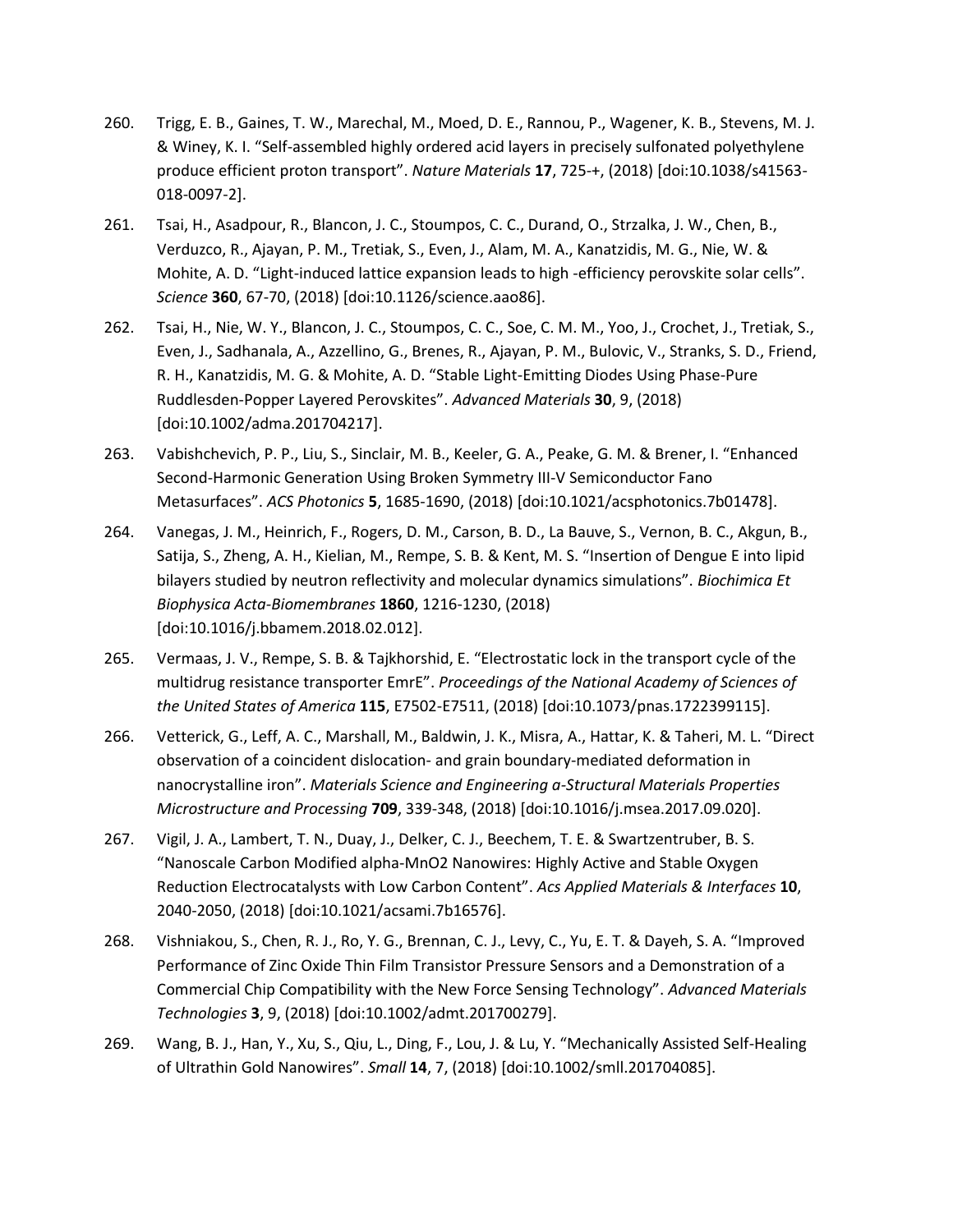- 270. Wang, G., Zhang, M., Chen, D., Guo, Q. L., Feng, X. F., Niu, T. C., Liu, X. S., Li, A., Lai, J. W., Sun, D., Liao, Z. M., Wang, Y. Q., Chu, P. K., Ding, G. Q., Xie, X. M., Di, Z. F. & Wang, X. "Seamless lateral graphene p-n junctions formed by selective in situ doping for high-performance photodetectors". *Nature Communications* **9**, 9, (2018) [doi:10.1038/s41467-018-07555-6].
- 271. Wang, Q., Chen, A. P., Guo, E. J., Roldan, M. A., Jia, Q. X. & Fitzsimmons, M. R. "Upper limit for the effect of elastic bending stress on the saturation magnetization of La0.8Sr0.2MnO3". *Physical Review B* **97**, 7, (2018) [doi:10.1103/PhysRevB.97.014437].
- 272. Wang, X. B., Cheng, L., Zhu, D. P., Wu, Y., Chen, M. J., Wang, Y., Zhao, D. M., Boothroyd, C. B., Lam, Y. M., Zhu, J. X., Battiato, M., Song, J. C. W., Yang, H. & Chia, E. E. M. "Ultrafast Spin-to-Charge Conversion at the Surface of Topological Insulator Thin Films". *Advanced Materials* **30**, 8, (2018) [doi:10.1002/adma.201802356].
- 273. Wang, X. R., Cui, X. R., Bhat, A., Savage, D. E., Reno, J. L., Lagally, M. G. & Paiella, R. "Ultrawide strain-tuning of light emission from InGaAs nanomembranes". *Applied Physics Letters* **113**, 4, (2018) [doi:10.1063/1.5055869].
- 274. Watkins, E. B., Frey, S. L., Chi, E. Y., Cao, K. D., Pacuszka, T., Majewski, J. & Lee, K. Y. C. "Enhanced Ordering in Monolayers Containing Glycosphingolipids: Impact of Carbohydrate Structure". *Biophysical Journal* **114**, 1103-1115, (2018) [doi:10.1016/j.bpj.2017.12.044].
- 275. Watt, J., Austin, M. J., Simocko, C. K., Pete, D. V., Chavez, J., Ammerman, L. M. & Huber, D. L. "Formation of Metal Nanoparticles Directly from Bulk Sources Using Ultrasound and Application to E-Waste Upcycling". *Small* **14**, 8, (2018) [doi:10.1002/smll.201703615].
- 276. Watt, J., Bleier, G. C., Romero, Z. W., Hance, B. G., Bierner, J. A., Monson, T. C. & Huber, D. L. "Gram scale synthesis of Fe/FexOy core-shell nanoparticles and their incorporation into matrix-free superparamagnetic nanocomposites". *Journal of Materials Research* **33**, 2156- 2167, (2018) [doi:10.1557/jmr.2018.139].
- 277. Watt, J., Collins, A. M., Vreeland, E. C., Montano, G. A. & Huber, D. L. "Magnetic Nanocomposites and Their Incorporation into Higher Order Biosynthetic Functional Architectures". *Acs Omega* **3**, 503-508, (2018) [doi:10.1021/acsomega.7b02031].
- 278. Weaver, J. S., Jones, D. R., Li, N., Mara, N., Fensin, S. & Gray, G. T. "Quantifying heterogeneous deformation in grain boundary regions on shock loaded tantalum using spherical and sharp tip nanoindentation". *Materials Science and Engineering a-Structural Materials Properties Microstructure and Processing* **737**, 373-382, (2018) [doi:10.1016/j.msea.2018.09.075].
- 279. Weaver, J. S., Li, N., Mara, N. A., Jones, D. R., Cho, H., Bronkhorst, C. A., Fensin, S. J. & Gray, G. T. "Slip transmission of high angle grain boundaries in body-centered cubic metals: Micropillar compression of pure Ta single and bi-crystals". *Acta Materialia* **156**, 356-368, (2018) [doi:10.1016/j.actamat.2018.06.046].
- 280. Weaver, J. S., Sun, C., Wang, Y. Q., Kalidindi, S. R., Doerner, R. P., Mara, N. A. & Pathak, S. "Quantifying the mechanical effects of He, W and He plus W ion irradiation on tungsten with spherical nanoindentation". *Journal of Materials Science* **53**, 5296-5316, (2018) [doi:10.1007/s10853-017-1833-8].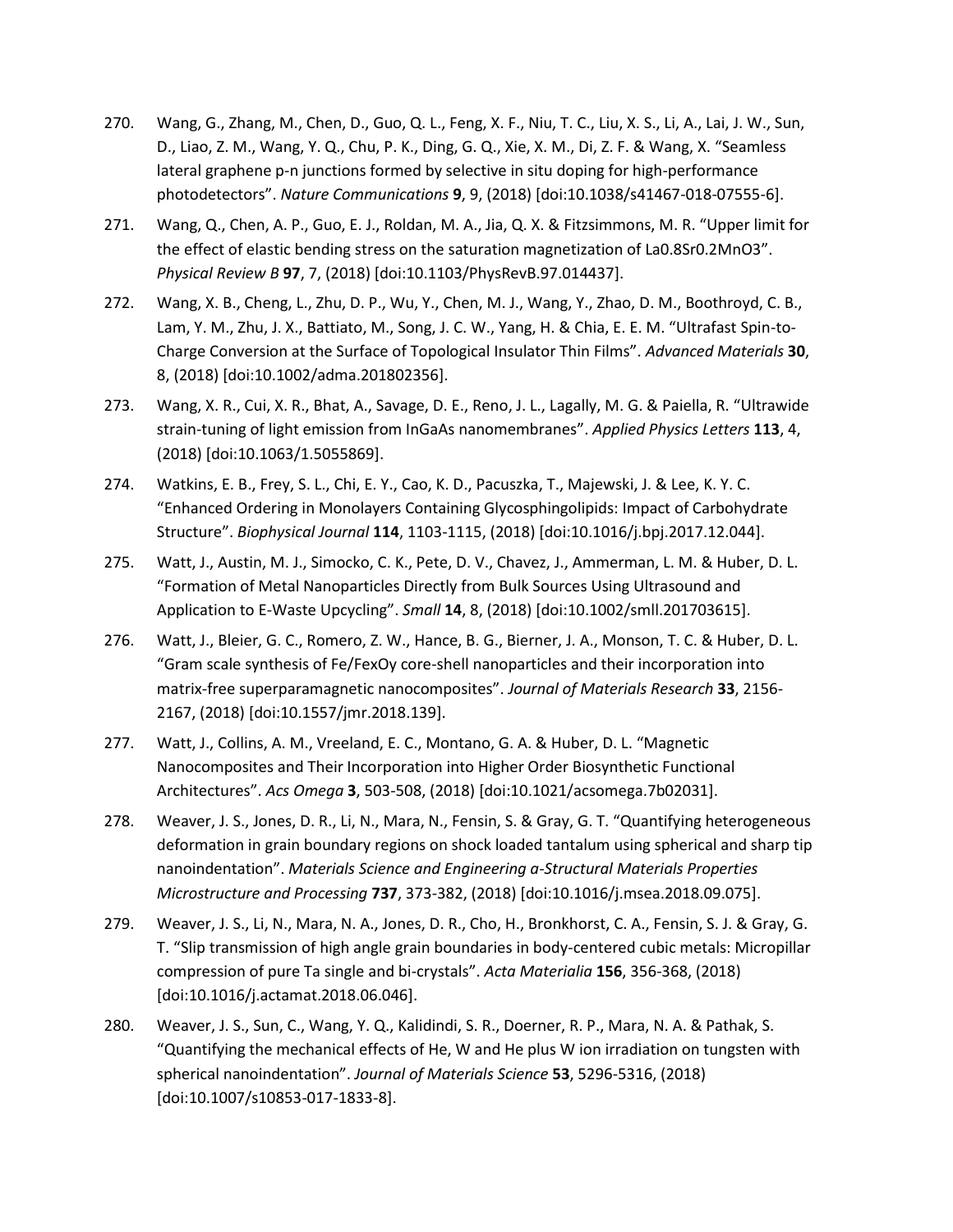- 281. Weck, P. F., Kim, E., Gordon, M. E., Greathouse, J. A., Dingreville, R. & Bryan, C. R. "First-Principles Structural, Mechanical, and Thermodynamic Calculations of the Negative Thermal Expansion Compound Zr-2(WO4)(PO4)(2)". *Acs Omega* **3**, 15780-15788, (2018) [doi:10.1021/acsomega.8b02456].
- 282. Wei, W. B., Wang, Y. R., Ji, J. J., Zuo, S. S., Li, W. T., Bai, F. & Fan, H. Y. "Fabrication of Large-Area Arrays of Vertically Aligned Gold Nanorods". *Nano Letters* **18**, 4467-4472, (2018) [doi:10.1021/acs.nanolett.8b01584].
- 283. Wen, P. C., Vanegas, J. M., Rempe, S. B. & Tajkhorshid, E. "Probing key elements of teixobactinlipid II interactions in membranes". *Chemical Science* **9**, 6997-7008, (2018) [doi:10.1039/c8sc02616e].
- 284. Wesenberg, D., Hojem, A., Bennet, R. K. & Zink, B. L. "Relation of planar Hall and planar Nernst effects in thin film permalloy". *Journal of Physics D-Applied Physics* **51**, 10, (2018) [doi:10.1088/1361-6463/aac2b3].
- 285. Whitcher, T. J., Zhu, J. X., Chi, X., Hu, H., Zhao, D. M., Asmara, T. C., Yu, X., Breese, M. B. H., Neto, A. H. C., Lam, Y. M., Wee, A. T. S., Chia, E. E. M. & Rusydi, A. "Importance of Electronic Correlations and Unusual Excitonic Effects in Formamidinium Lead Halide Perovskites". *Physical Review X* **8**, 10, (2018) [doi:10.1103/PhysRevX.8.021034].
- 286. Wijesinghe, S., Perahia, D. & Grest, G. S. "Polymer Topology Effects on Dynamics of Comb Polymer Melts". *Macromolecules* **51**, 7621-7628, (2018) [doi:10.1021/acs.macromol.8b01449].
- 287. Wijesinghe, S., Perahia, D. & Grest, G. S. "Temperature response of soft ionizable polymer nanoparticles". *Journal of Chemical Physics* **149**, 7, (2018) [doi:10.1063/1.5043226].
- 288. Wood, M. G., Campione, S., Parameswaran, S., Luk, T. S., Wendt, J. R., Serkland, D. K. & Keeler, G. A. "Gigahertz speed operation of epsilon-near-zero silicon photonic modulators". *Optica* **5**, 233-236, (2018) [doi:10.1364/optica.5.000233].
- 289. Woolf, D. N., Kadlec, E. A., Bethke, D., Grine, A. D., Nogan, J. J., Cederberg, J. G., Burckel, D. B., Luk, T. S., Shaner, E. A. & Hensley, J. M. "High-efficiency thermophotovoltaic energy conversion enabled by a metamaterial selective emitter". *Optica* **5**, 213-218, (2018) [doi:10.1364/optica.5.000213].
- 290. Xie, H. Z., Tan, X. H., Luber, E. J., Olsen, B. C., Kalisvaart, W. P., Jungjohann, K. L., Mitlin, D. & Buriak, J. M. "beta-SnSb for Sodium Ion Battery Anodes: Phase Transformations Responsible for Enhanced Cycling Stability Revealed by In Situ TEM". *Acs Energy Letters* **3**, 1670-1676, (2018) [doi:10.1021/acsenergylett.8b00762].
- 291. Yadav, S. K., Shao, S., Chen, Y., Wang, J. & Liu, X. Y. "Atomistic modeling of Mg/Nb interfaces: shear strength and interaction with lattice glide dislocations". *Journal of Materials Science* **53**, 5733-5744, (2018) [doi:10.1007/s10853-017-1703-4].
- 292. Yamaguchi, H., Liu, F. Z., DeFazio, J., Gaowei, M., Villarrubia, C. W. N., Xie, J. Q., Sinsheimer, J., Strom, D., Pavlenko, V., Jensen, K. L., Smedley, J., Mohite, A. D. & Moody, N. A. "Free-Standing Bialkali Photocathodes Using Atomically Thin Substrates". *Advanced Materials Interfaces* **5**, 9, (2018) [doi:10.1002/admi.201800249].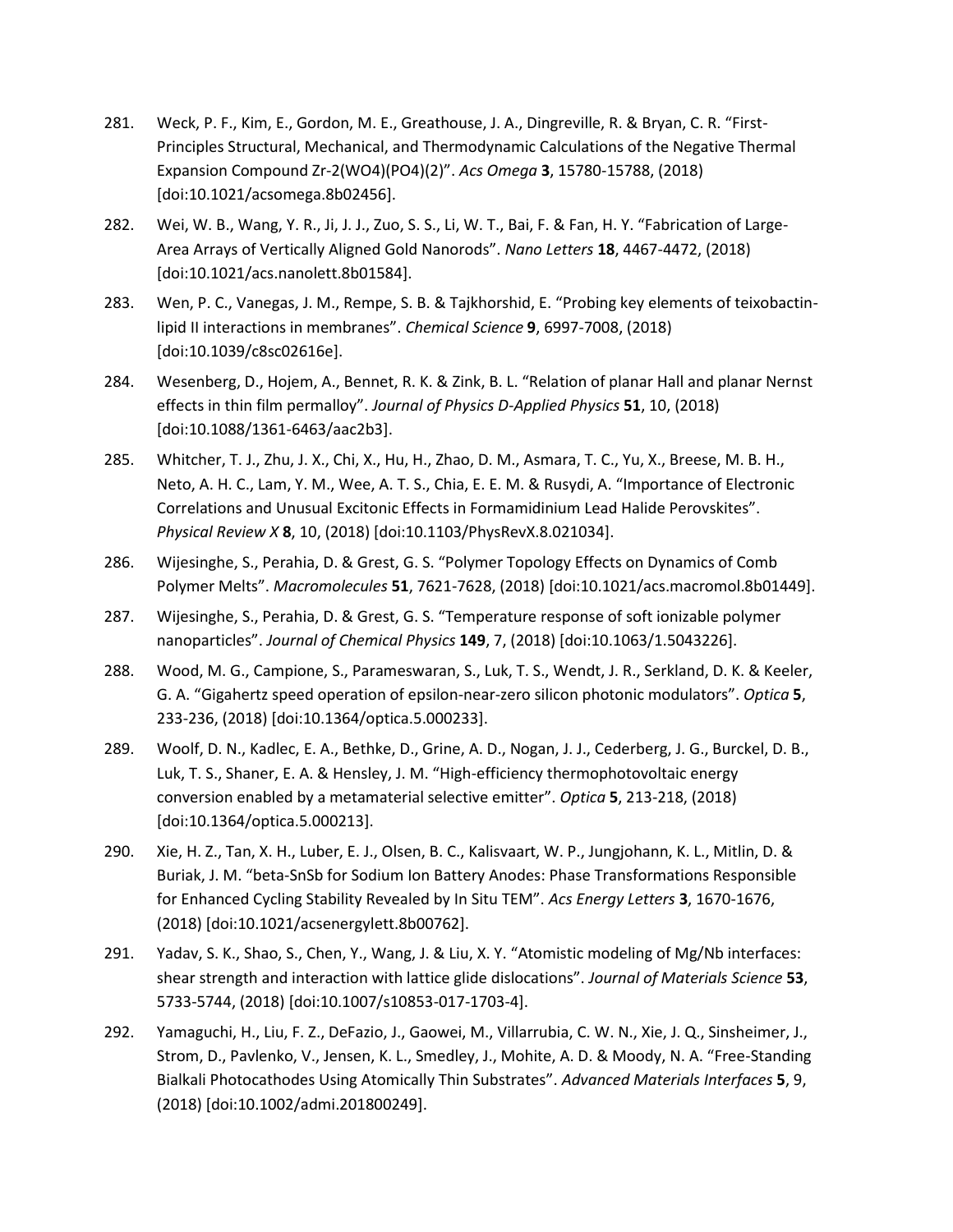- 293. Yang, L. W., Mayer, C., Li, N., Baldwin, J. K., Mara, N. A., Chawla, N., Molina-Aldareguia, J. M. & Llorca, J. "Mechanical properties of metal-ceramic nanolaminates: Effect of constraint and temperature". *Acta Materialia* **142**, 37-48, (2018) [doi:10.1016/j.actamat.2017.09.042].
- 294. Yang, Y., Paulsen, A., Burghoff, D., Reno, J. L. & Hu, Q. "Lateral Heterogeneous Integration of Quantum Cascade Lasers". *ACS Photonics* **5**, 2742-2747, (2018) [doi:10.1021/acsphotonics.8b00507].
- 295. Yang, Z., Follman, D., Albrecht, A. R., Heu, P., Giannini, N., Cole, G. D. & Sheik-Bahae, M. "16W DBR-free membrane semiconductor disk laser with dual-SiC heatspreader". *Electronics Letters* **54**, 430-431, (2018) [doi:10.1049/el.2018.0101].
- 296. Yarrington, C. D., Wixom, R. R. & Damm, D. L. "Shock interactions with heterogeneous energetic materials". *Journal of Applied Physics* **123**, 9, (2018) [doi:10.1063/1.5022042].
- 297. Yoo, J., Ahmed, T., Chen, R. J., Chen, A. P., Kim, Y. H., Kwon, K. C., Park, C. W., Kang, H. S., Jang, H. W., Hong, Y. J., Yang, W. S. & Lee, C. H. "Enhanced nucleation of germanium on graphene via dipole engineering". *Nanoscale* **10**, 5689-5694, (2018) [doi:10.1039/c7nr06684h].
- 298. Yu, L., Scherlag, B. S., Dormer, K., Rutel, I., Huang, B., Zhou, X., Kuriakose, A. E., Nguyen, K. K. & Po, S. "Targeted Ganglionated Plexi Denervation Using Magnetic Nanoparticles Carrying Calcium Chloride Payload". *JACC: Clinical Electrophysiology*, (2018) [doi:10.1016/j.jacep.2018.06.012].
- 299. Yu, R., Zhu, J. X. & Si, Q. M. "Orbital Selectivity Enhanced by Nematic Order in FeSe". *Physical Review Letters* **121**, 6, (2018) [doi:10.1103/PhysRevLett.121.227003].
- 300. Yu, W., Clerico, V., Fuentevilla, C. H., Shi, X., Jiang, Y., Saha, D., Lou, W. K., Chang, K., Huang, D. H., Gumbs, G., Smirnov, D., Stanton, C. J., Jiang, Z., Bellani, V., Meziani, Y., Diez, E., Pan, W., Hawkins, S. D. & Klem, J. F. "Anomalously large resistance at the charge neutrality point in a zero-gap InAs/GaSb bilayer". *New Journal of Physics* **20**, 7, (2018) [doi:10.1088/1367- 2630/aac595].
- 301. Yu, W., Pan, W., Medlin, D. L., Rodriguez, M. A., Lee, S. R., Bao, Z. Q. & Zhang, F. "pi and 4 pi Josephson Effects Mediated by a Dirac Semimetal". *Physical Review Letters* **120**, 6, (2018) [doi:10.1103/PhysRevLett.120.177704].
- 302. Zeng, B. B., Huang, Z. Q., Singh, A., Yao, Y., Azad, A. K., Mohite, A. D., Taylor, A. J., Smith, D. R. & Chen, H. T. "Hybrid graphene metasurfaces for high-speed mid-infrared light modulation and single-pixel imaging". *Light-Science & Applications* **7**, 8, (2018) [doi:10.1038/s41377-018- 0055-4].
- 303. Zhang, J., Zhou, L. J., Cheng, C., Lian, C., Liu, J., Tretiak, S., Lischner, J., Giustino, F. & Meng, S. "Universal Scaling of Intrinsic Resistivity in Two-Dimensional Metallic Borophene". *Angewandte Chemie-International Edition* **57**, 4585-4589, (2018) [doi:10.1002/anie.201800087].
- 304. Zhang, X. H., Hattar, K., Chen, Y. X., Shao, L., Li, J., Sun, C., Yu, K. Y., Li, N., Taheri, M. L., Wang, H. Y., Wang, J. & Nastasi, M. "Radiation damage in nanostructured materials". *Progress in Materials Science* **96**, 217-321, (2018) [doi:10.1016/j.pmatsci.2018.03.002].